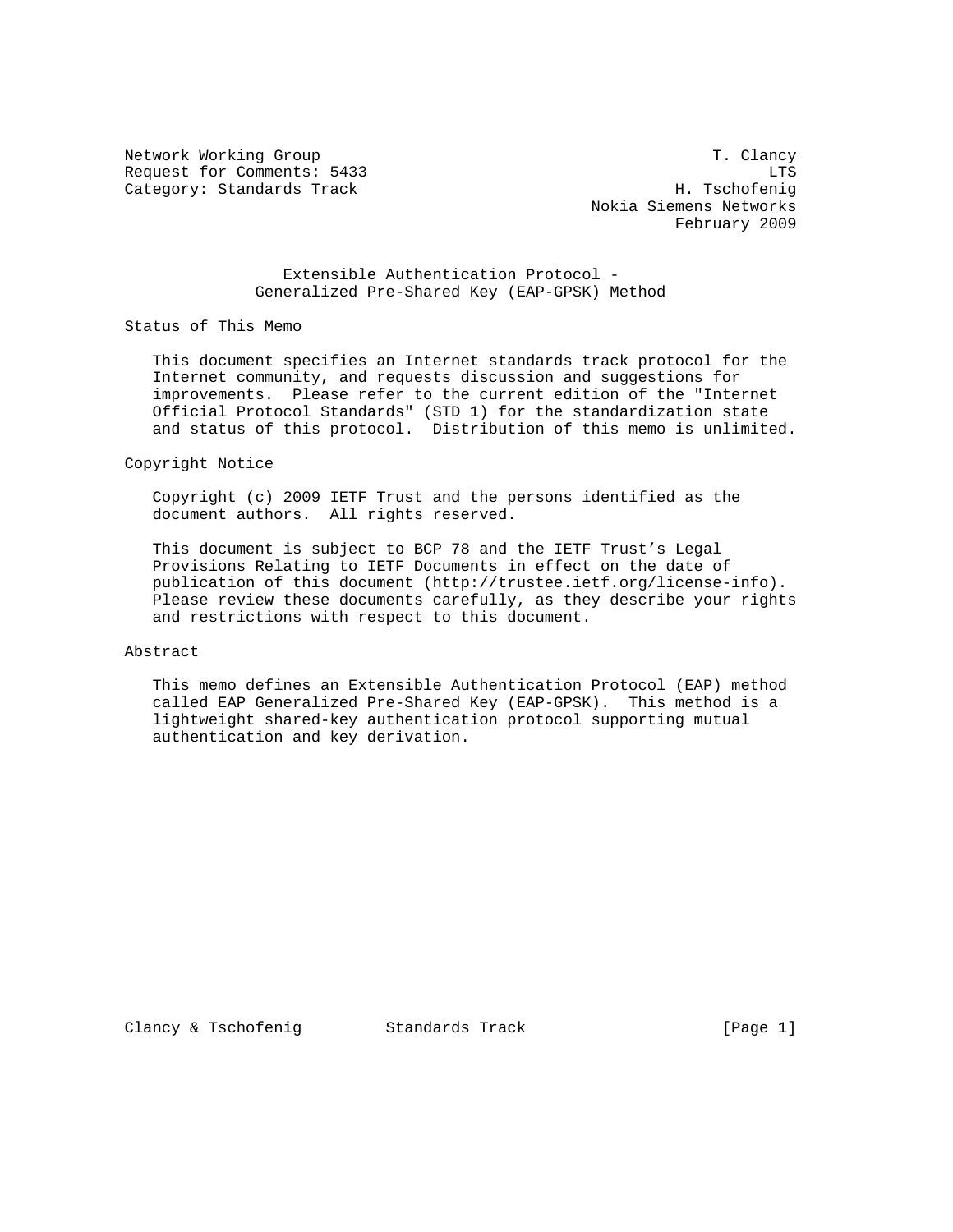Table of Contents

| 7. Generalized Key Derivation Function (GKDF) 12 |  |
|--------------------------------------------------|--|
|                                                  |  |
|                                                  |  |
|                                                  |  |
|                                                  |  |
|                                                  |  |
|                                                  |  |
|                                                  |  |
|                                                  |  |
|                                                  |  |
|                                                  |  |
|                                                  |  |
|                                                  |  |
|                                                  |  |
|                                                  |  |
|                                                  |  |
|                                                  |  |
|                                                  |  |
|                                                  |  |
|                                                  |  |
|                                                  |  |
|                                                  |  |
|                                                  |  |
| 12.8. Key Derivation and Key Strength 31         |  |
| 12.9. Denial-of-Service Resistance 31            |  |
|                                                  |  |
|                                                  |  |
|                                                  |  |
|                                                  |  |
|                                                  |  |
|                                                  |  |
| 12.16. Protected Ciphersuite Negotiation 33      |  |
|                                                  |  |
|                                                  |  |
|                                                  |  |
|                                                  |  |
|                                                  |  |
|                                                  |  |
|                                                  |  |
|                                                  |  |
|                                                  |  |

Clancy & Tschofenig Standards Track [Page 2]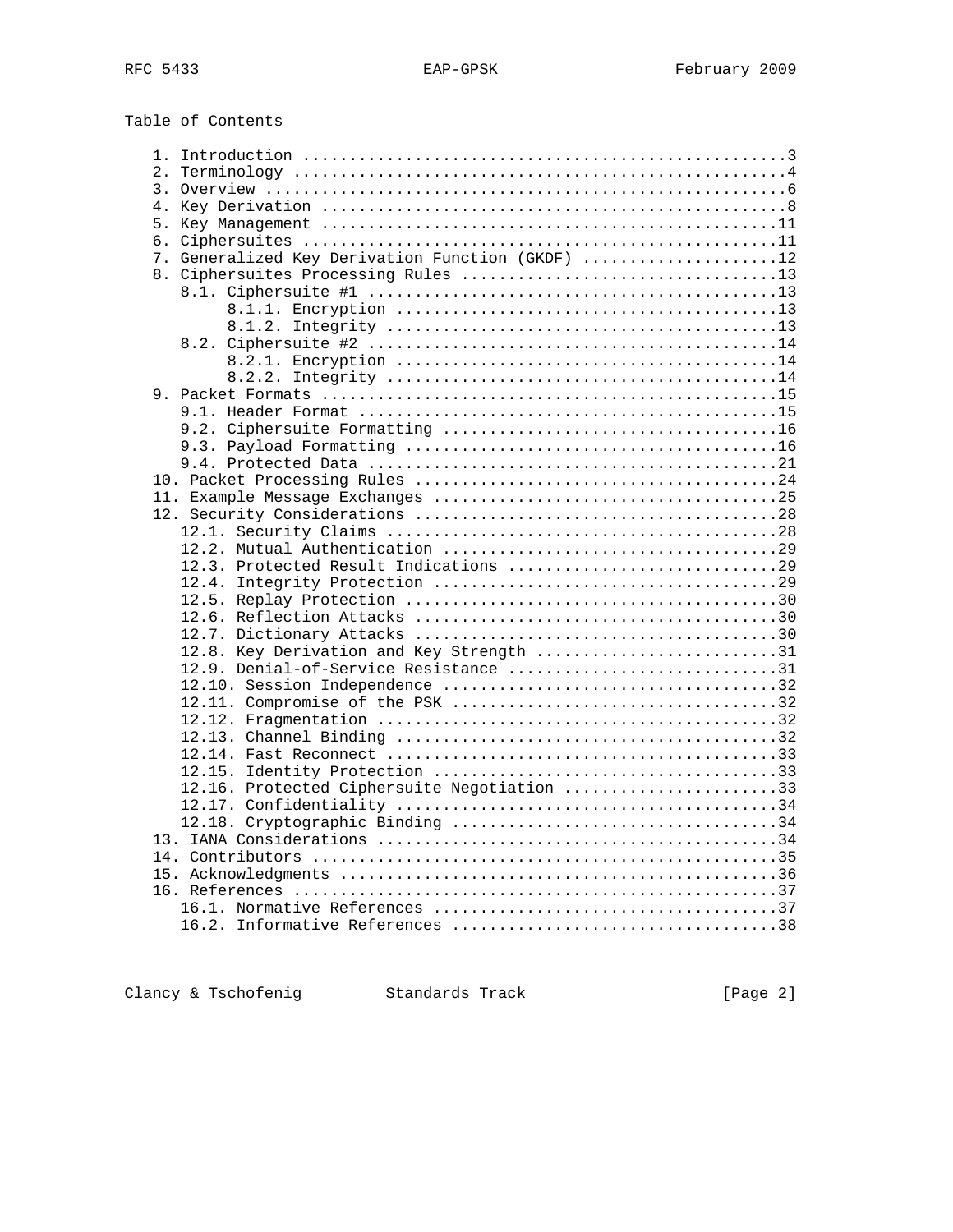# 1. Introduction

 EAP Generalized Pre-Shared Key (EAP-GPSK) is an EAP method defining a generalized pre-shared key authentication technique. Mutual authentication is achieved through a nonce-based exchange that is secured by a pre-shared key.

 EAP-GPSK addresses a large number of design goals with the intention of being applicable in a broad range of usage scenarios.

The main design goals of EAP-GPSK are:

Simplicity:

EAP-GPSK should be easy to implement.

#### Security Model:

 EAP-GPSK has been designed in a threat model where the attacker has full control over the communication channel. This EAP threat model is presented in Section 7.1 of [RFC3748].

#### Efficiency:

 EAP-GPSK does not make use of public key cryptography and fully relies of symmetric cryptography. The restriction of symmetric cryptographic computations allows for low computational overhead. Hence, EAP-GPSK is lightweight and well suited for any type of device, especially those with processing power, memory, and battery constraints. Additionally, it seeks to minimize the number of round trips.

#### Flexibility:

 EAP-GPSK offers cryptographic flexibility. At the beginning, the EAP server proposes a list of ciphersuites. The client then selects one. The current version of EAP-GPSK includes two ciphersuites, but additional ones can be easily added.

#### Extensibility:

 The design of EAP-GPSK allows to securely exchange information between the EAP peer and the EAP server using protected data fields. These fields might, for example, be used to exchange channel binding information or to provide support for identity confidentiality.

Clancy & Tschofenig Standards Track [Page 3]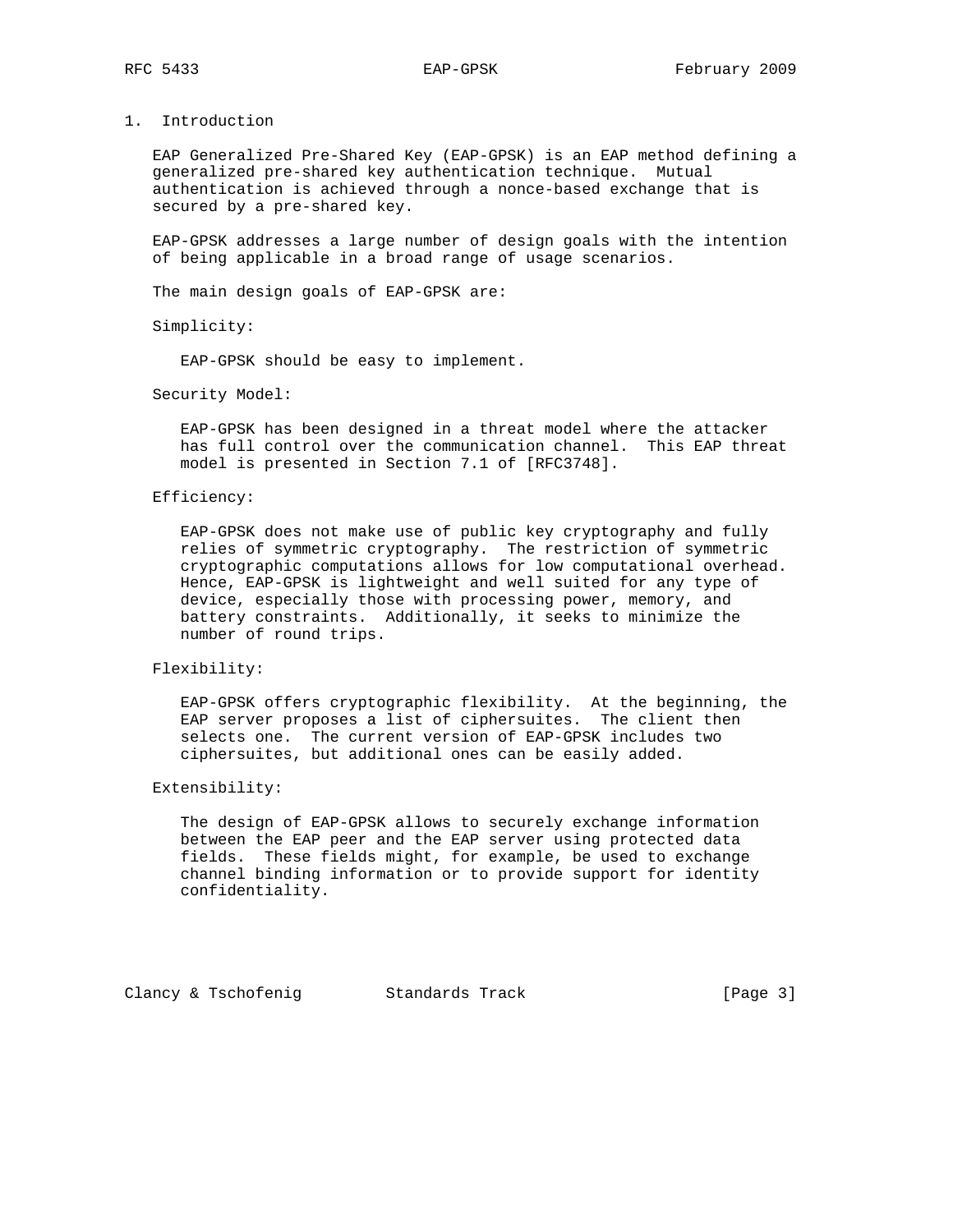2. Terminology

 In this document, several words are used to signify the requirements of the specification. These words are often capitalized. The key words "MUST", "MUST NOT", "REQUIRED", "SHALL", "SHALL NOT", "SHOULD", "SHOULD NOT", "RECOMMENDED", "MAY", and "OPTIONAL" in this document are to be interpreted as described in [RFC2119].

 This section describes the various variables and functions used in the EAP-GPSK method.

Variables:

- CSuite\_List: An octet array listing available ciphersuites (variable length).
- CSuite\_Sel: Ciphersuite selected by the peer (6 octets).
- ID\_Peer: Peer Network Access Identifier (NAI) [RFC4282].

ID\_Server: Server identity as an opaque blob.

- KS: Integer representing the input key size, in octets, of the selected ciphersuite CSuite\_Sel. The key size is one of the ciphersuite parameters.
- ML: Integer representing the length of the Message Authentication Code (MAC) output, in octets, of the selected ciphersuite CSuite\_Sel.
- PD\_Payload: Data carried within the protected data payload.
- PD\_Payload\_Block: Block of possibly multiple PD\_Payloads carried by a GPSK packet.
- PL: Integer representing the length of the PSK in octets (2 octets). PL MUST be larger than or equal to KS.

RAND\_Peer: Random integer generated by the peer (32 octets).

RAND\_Server: Random integer generated by the server (32 octets).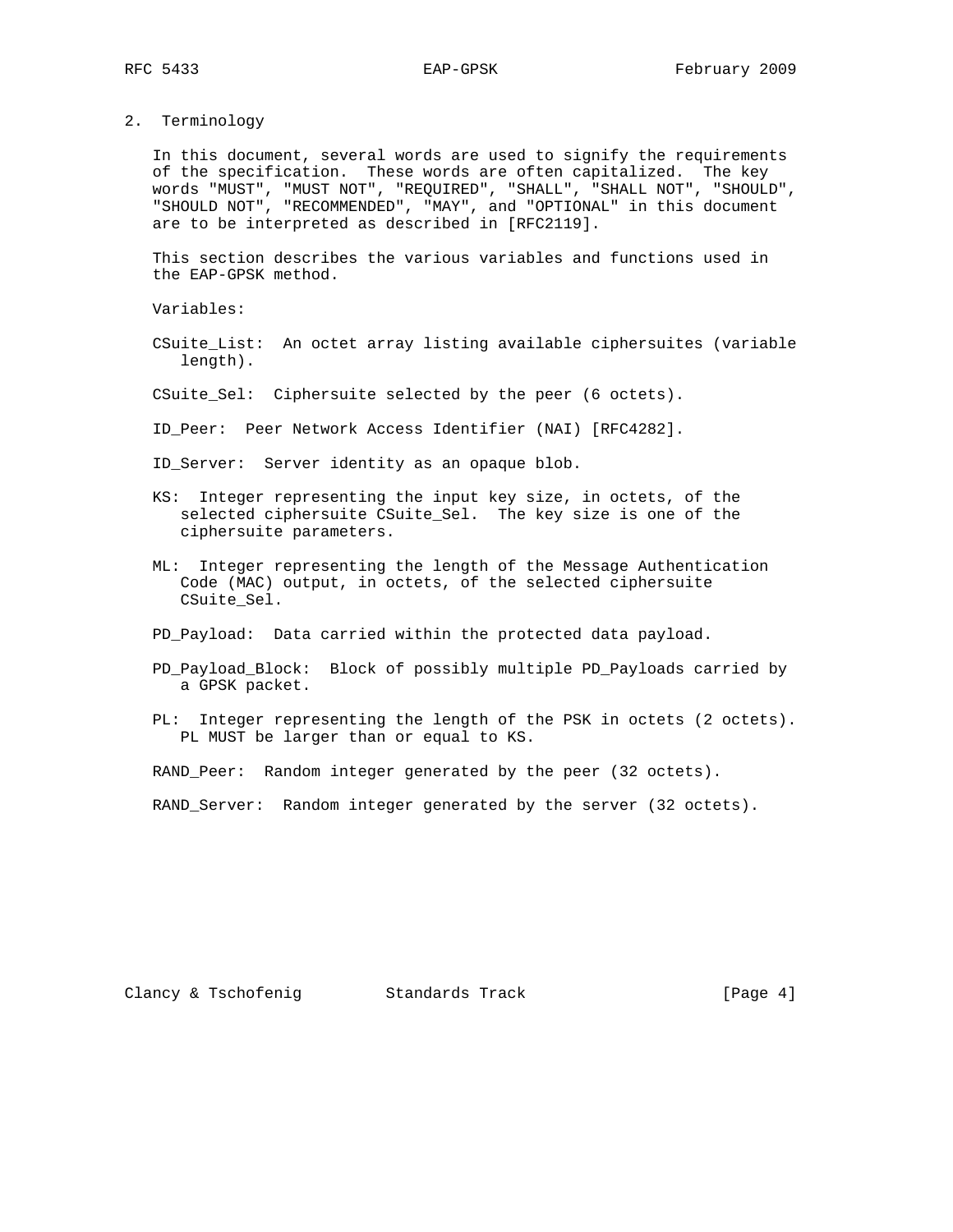Operations:

A || B: Concatenation of octet strings A and B.

A\*\*B: Integer exponentiation.

- truncate(A,B): Returns the first B octets of A.
- $ENC_X(Y):$  Encryption of message Y with a symmetric key X, using a defined block cipher.
- $KDF-X(Y):$  Key Derivation Function that generates an arbitrary number of octets of output using secret X and seed Y.
- $length(X)$ : Function that returns the length of input X in octets, encoded as a 2-octet integer in network byte order.
- $MAC_X(Y):$  Keyed message authentication code computed over Y with symmetric key X.
- $SEC_X(Y):$  SEC is a function that provides integrity protection based on the chosen ciphersuite. The function SEC uses the algorithm defined by the selected ciphersuite and applies it to the message content Y with key X. In short,  $SEC_X(Y) = Y || MAC_X(Y)$ .
- X[A..B]: Notation representing octets A through B of octet array X where the first octet of the array has index zero.
- The following abbreviations are used for the keying material:
- EMSK: Extended Master Session Key is exported by the EAP method (64 octets).
- MK: A session-specific Master Key between the peer and EAP server from which all other EAP method session keys are derived (KS octets).
- MSK: Master Session Key exported by the EAP method (64 octets).
- PK: Session key generated from the MK and used during protocol exchange to encrypt protected data (KS octets).
- PSK: Long-term key shared between the peer and the server (PL octets).
- SK: Session key generated from the MK and used during protocol exchange to demonstrate knowledge of the PSK (KS octets).

Clancy & Tschofenig Standards Track [Page 5]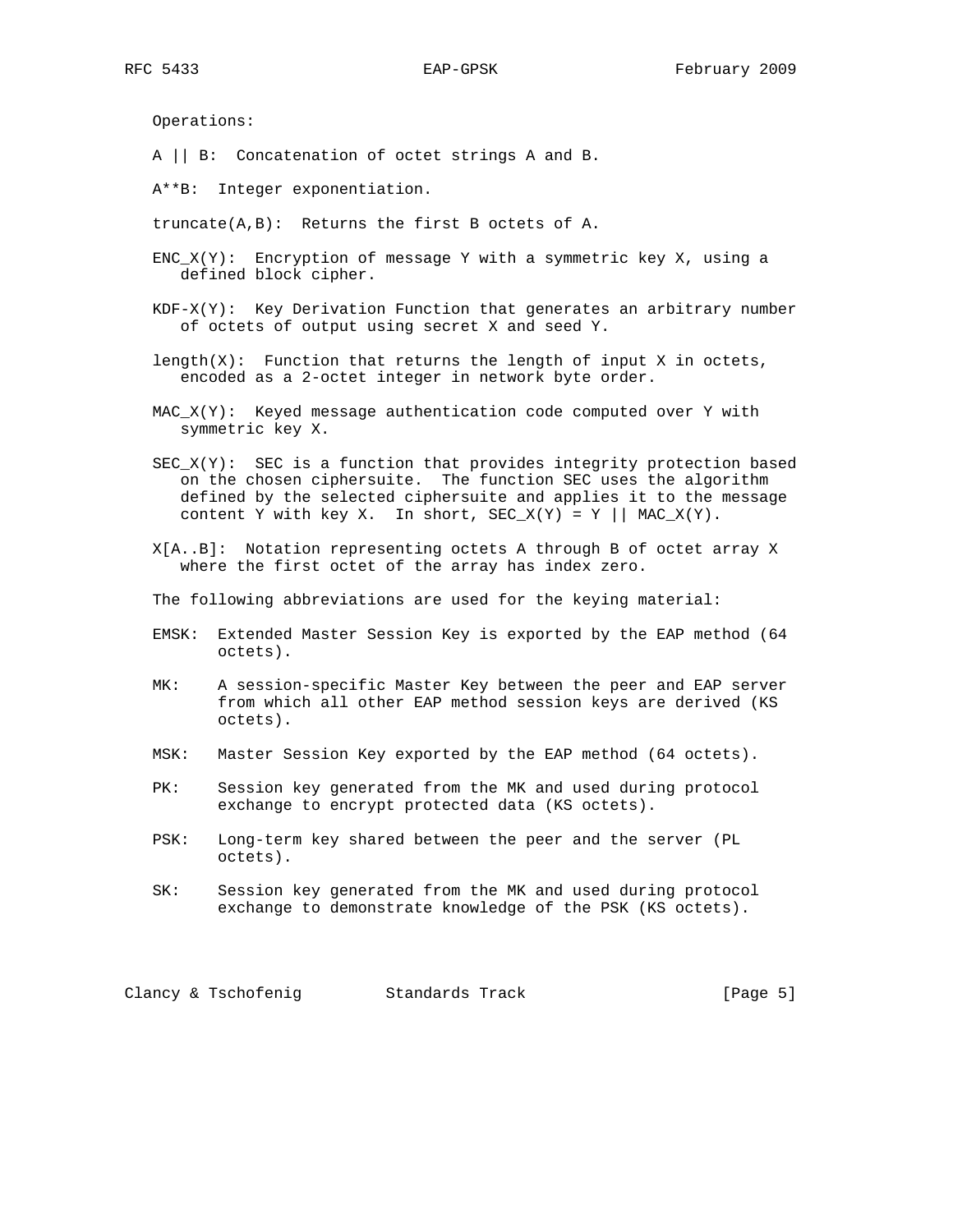# 3. Overview

 The EAP framework (see Section 1.3 of [RFC3748]) defines three basic steps that occur during the execution of an EAP conversation between the EAP peer, the Authenticator, and the EAP server.

- 1. The first phase, discovery, is handled by the underlying protocol, e.g., IEEE 802.1X as utilized by IEEE 802.11 [80211].
- 2. The EAP authentication phase with EAP-GPSK is defined in this document.
- 3. The secure association distribution and secure association phases are handled differently depending on the underlying protocol.

 EAP-GPSK performs mutual authentication between the EAP peer ("Peer") and EAP server ("Server") based on a pre-shared key (PSK). The protocol consists of the message exchanges (GPSK-1, ..., GPSK-4) in which both sides exchange nonces and their identities, and compute and exchange a Message Authentication Code (MAC) over the previously exchanged values, keyed with the pre-shared key. This MAC is considered as proof of possession of the pre-shared key. Two further messages, namely GPSK-Fail and GPSK-Protected-Fail, are used to deal with error situations.

A successful protocol exchange is shown in Figure 1.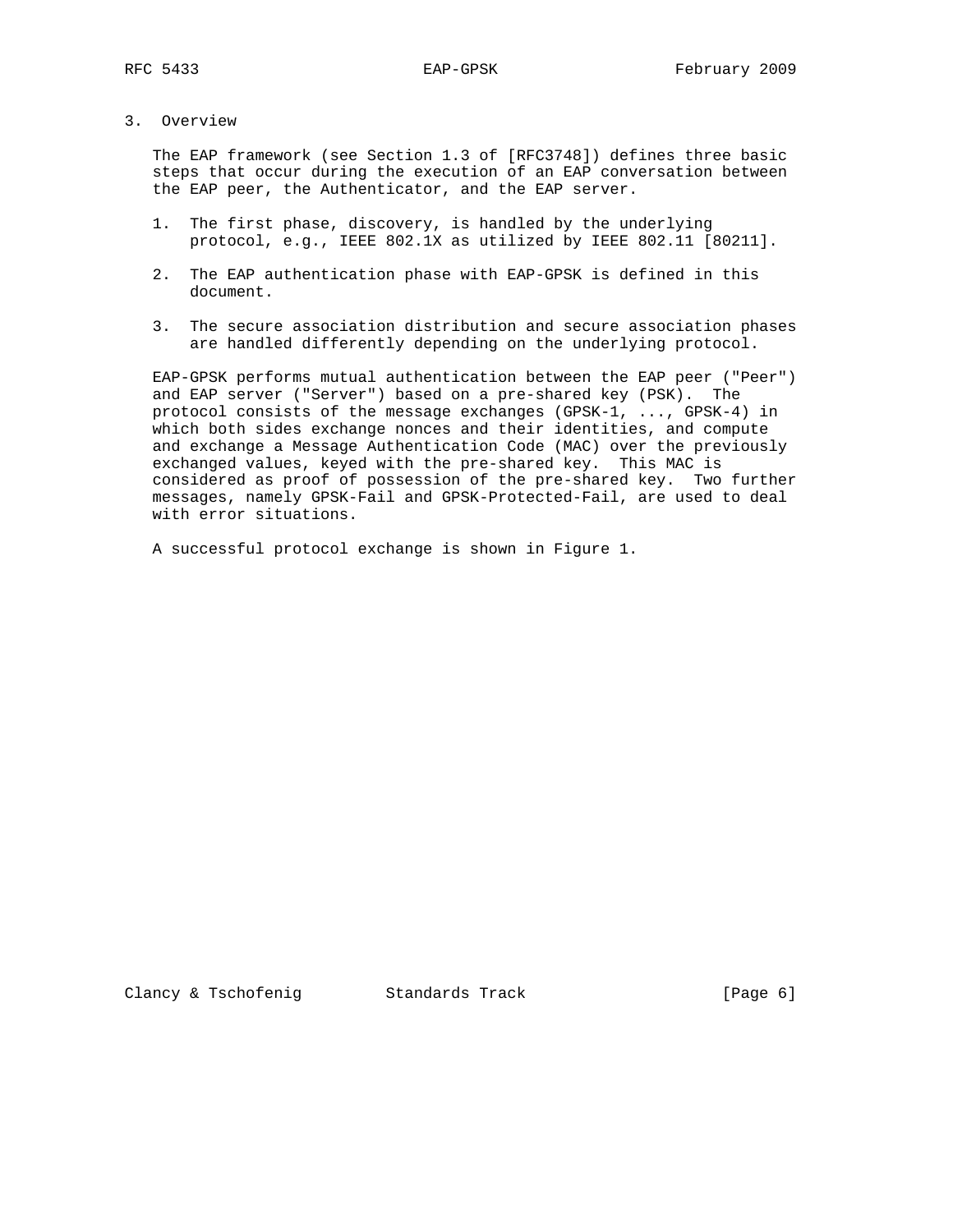+--------+ +--------+ | | EAP-Request/Identity | | | EAP |<------------------------------------| EAP | peer | server | server | server | server | server | server | server | server | server | server | server | server | server | server | server | server | server | server | server | server | server | server | server | server | | EAP-Response/Identity | |------------------------------------>| | | | | | EAP-Request/GPSK-1 | |<------------------------------------| | | | | | EAP-Response/GPSK-2 | |------------------------------------>| | | | | | EAP-Request/GPSK-3 | |<------------------------------------| | | | | | EAP-Response/GPSK-4 | |------------------------------------>| | | | | | EAP-Success | |<------------------------------------| | +--------+ +--------+

Figure 1: EAP-GPSK: Successful Exchange

The full EAP-GPSK protocol is as follows:

GPSK-1:

ID\_Server, RAND\_Server, CSuite\_List

GPSK-2:

 SEC\_SK(ID\_Peer, ID\_Server, RAND\_Peer, RAND\_Server, CSuite\_List, CSuite\_Sel, [ ENC\_PK(PD\_Payload\_Block) ] )

GPSK-3:

 SEC\_SK(RAND\_Peer, RAND\_Server, ID\_Server, CSuite\_Sel, [ ENC\_PK(PD\_Payload\_Block) ] )

GPSK-4:

SEC\_SK( [ ENC\_PK(PD\_Payload\_Block) ] )

Clancy & Tschofenig Standards Track [Page 7]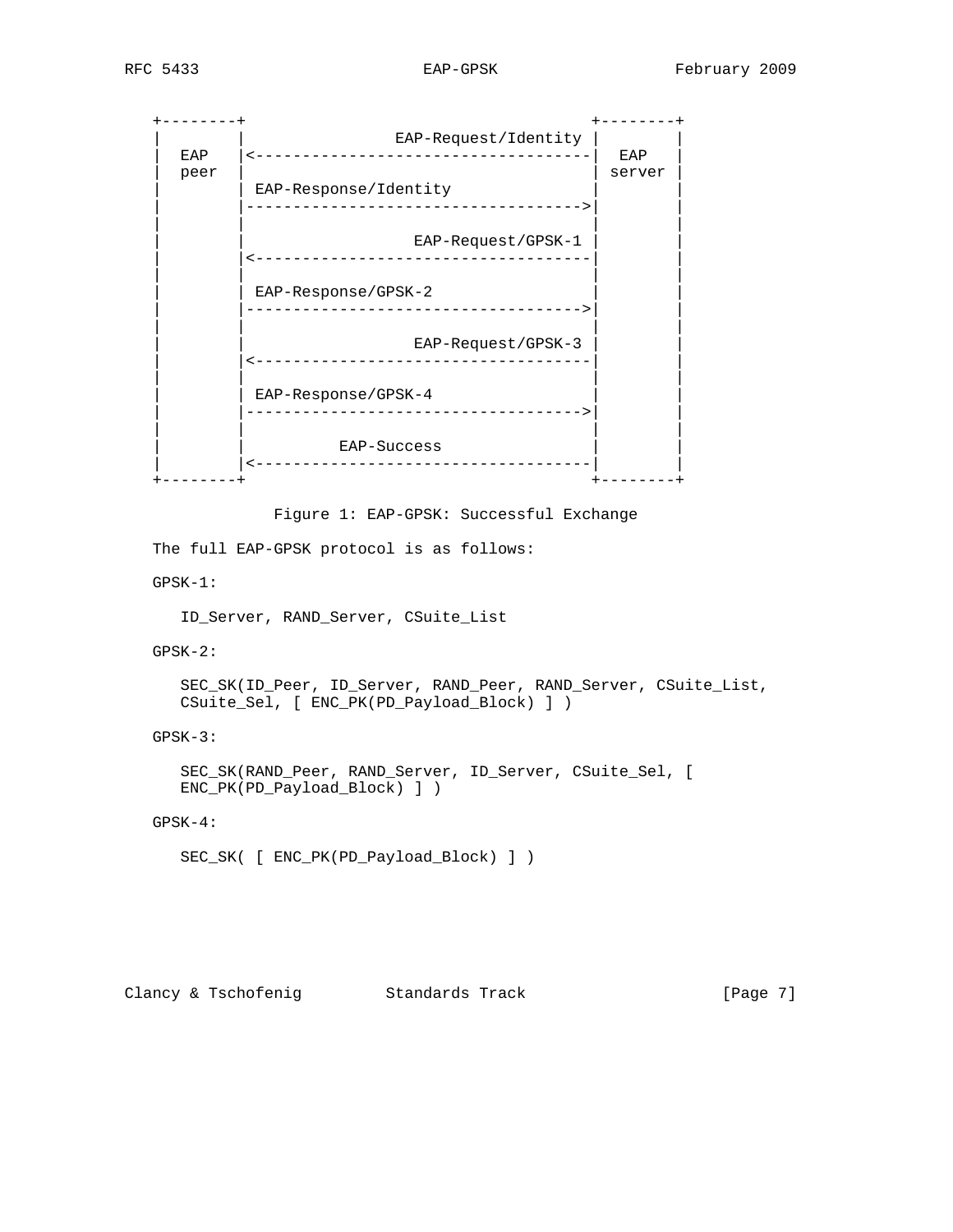The EAP server begins EAP-GPSK by selecting a random number RAND\_Server and encoding the supported ciphersuites into CSuite\_List. A ciphersuite consists of an encryption algorithm, a key derivation function, and a message authentication code.

 In GPSK-1, the EAP server sends its identity ID\_Server, a random number RAND\_Server, and a list of supported ciphersuites CSuite\_List. The decision of which ciphersuite to offer and which ciphersuite to pick is policy- and implementation-dependent and, therefore, outside the scope of this document.

 In GPSK-2, the peer sends its identity ID\_Peer and a random number RAND\_Peer. Furthermore, it repeats the received parameters of the GPSK-1 message (ID\_Server, RAND\_Server, CSuite\_List) and the selected ciphersuite. It computes a Message Authentication Code over all the transmitted parameters.

 The EAP server verifies the received Message Authentication Code and the consistency of the identities, nonces, and ciphersuite parameters transmitted in GPSK-1. In case of successful verification, the EAP server computes a Message Authentication Code over the session parameter and returns it to the peer (within GPSK-3). Within GPSK-2 and GPSK-3, the EAP peer and EAP server have the possibility to exchange encrypted protected data parameters.

 The peer verifies the received Message Authentication Code and the consistency of the identities, nonces, and ciphersuite parameters transmitted in GPSK-2. If the verification is successful, GPSK-4 is prepared. This message can optionally contain the peer's protected data parameters.

 Upon receipt of GPSK-4, the server processes any included PD\_Payload\_Block. Then, the EAP server sends an EAP Success message to indicate the successful outcome of the authentication.

4. Key Derivation

 EAP-GPSK provides key derivation in compliance to the requirements of [RFC3748] and [RFC5247]. Note that this section provides an abstract description for the key derivation procedure that needs to be instantiated with a specific ciphersuite.

 The long-term credential shared between EAP peer and EAP server SHOULD be a strong pre-shared key PSK of at least 16 octets, though its length and entropy are variable. While it is possible to use a password or passphrase, doing so is NOT RECOMMENDED as EAP-GPSK is vulnerable to dictionary attacks.

Clancy & Tschofenig Standards Track [Page 8]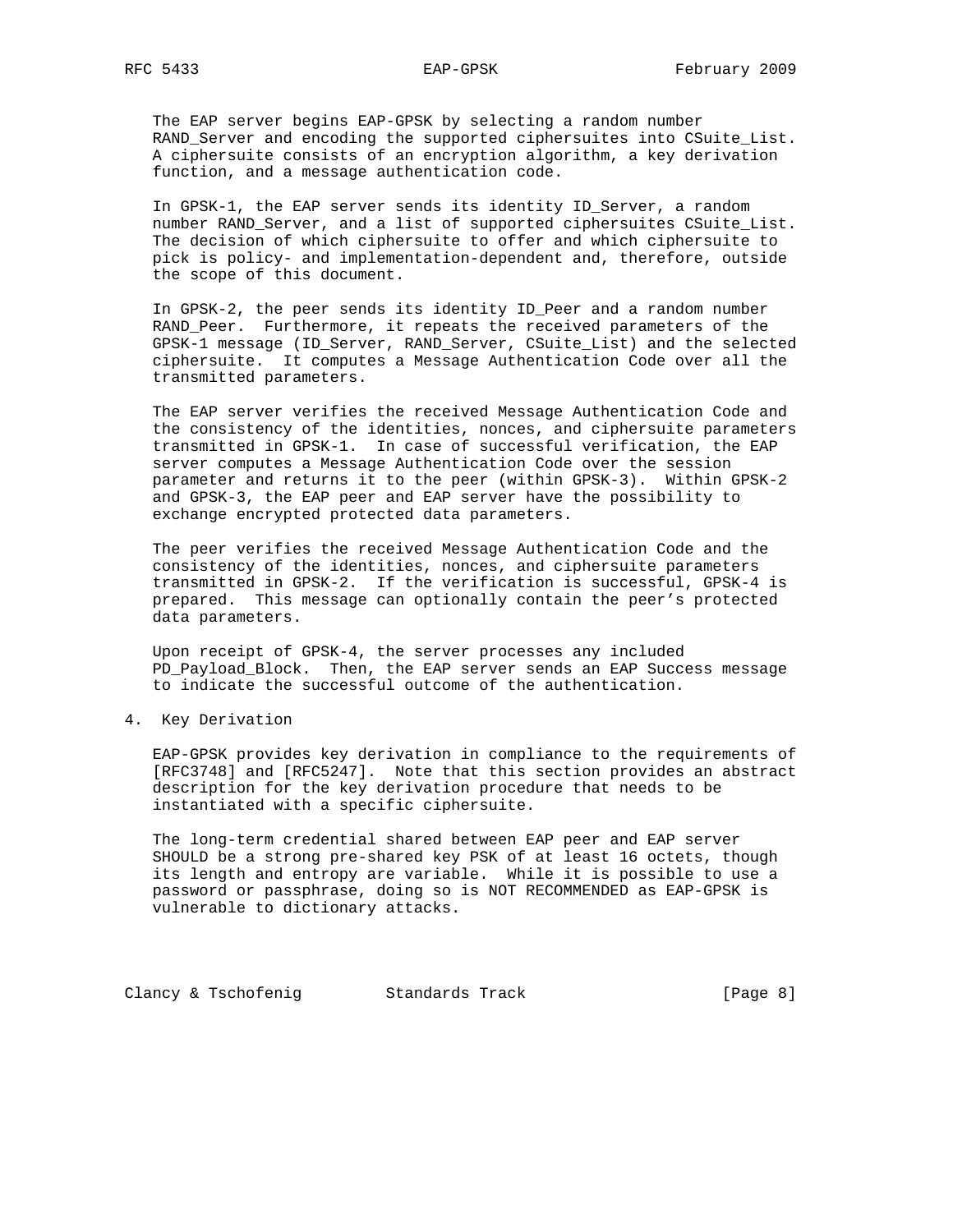During an EAP-GPSK authentication, a Master Key MK, a Session Key SK, and a Protected Data Encryption Key PK (if using an encrypting ciphersuite) are derived using the ciphersuite-specified KDF and data exchanged during the execution of the protocol, namely 'RAND\_Peer || ID\_Peer || RAND\_Server || ID\_Server', referred to as inputString in its short-hand form.

 In case of successful completion, EAP-GPSK derives and exports an MSK and an EMSK, each 64 octets in length.

The following notation is used:  $KDF-X(Y, Z)[A.B]$ , whereby

- X is the length, in octets, of the desired output,
- Y is a secret key,
- Z is the inputString,
- [A..B] extracts the string of octets starting with octet A and finishing with octet B from the output of the KDF function.

 This keying material is derived using the ciphersuite-specified KDF as follows:

- o inputString = RAND\_Peer || ID\_Peer || RAND\_Server || ID\_Server
- o MK = KDF-KS(PSK[0..KS-1], PL || PSK || CSuite\_Sel || inputString)[0..KS-1]
- o MSK = KDF-{128+2\*KS}(MK, inputString)[0..63]
- o EMSK = KDF-{128+2\*KS}(MK, inputString)[64..127]
- o SK = KDF-{128+2\*KS}(MK, inputString)[128..127+KS]
- $O$  PK = KDF- ${128+2*KS}$  (MK, inputString) [128+KS..127+2\*KS] (if using an encrypting ciphersuite)

 The value for PL (the length of the PSK in octets) is encoded as a 2-octet integer in network byte order. Recall that KS is the length of the ciphersuite input key size in octets.

 Additionally, the EAP keying framework [RFC5247] requires the definition of a Method-ID, Session-ID, Peer-ID, and Server-ID. These values are defined as:

o Method-ID =  $KDF-16(PSK[0..KS-1], "Method ID" || EAP_Method_Type ||$ CSuite\_Sel || inputString)[0..15]

Clancy & Tschofenig Standards Track [Page 9]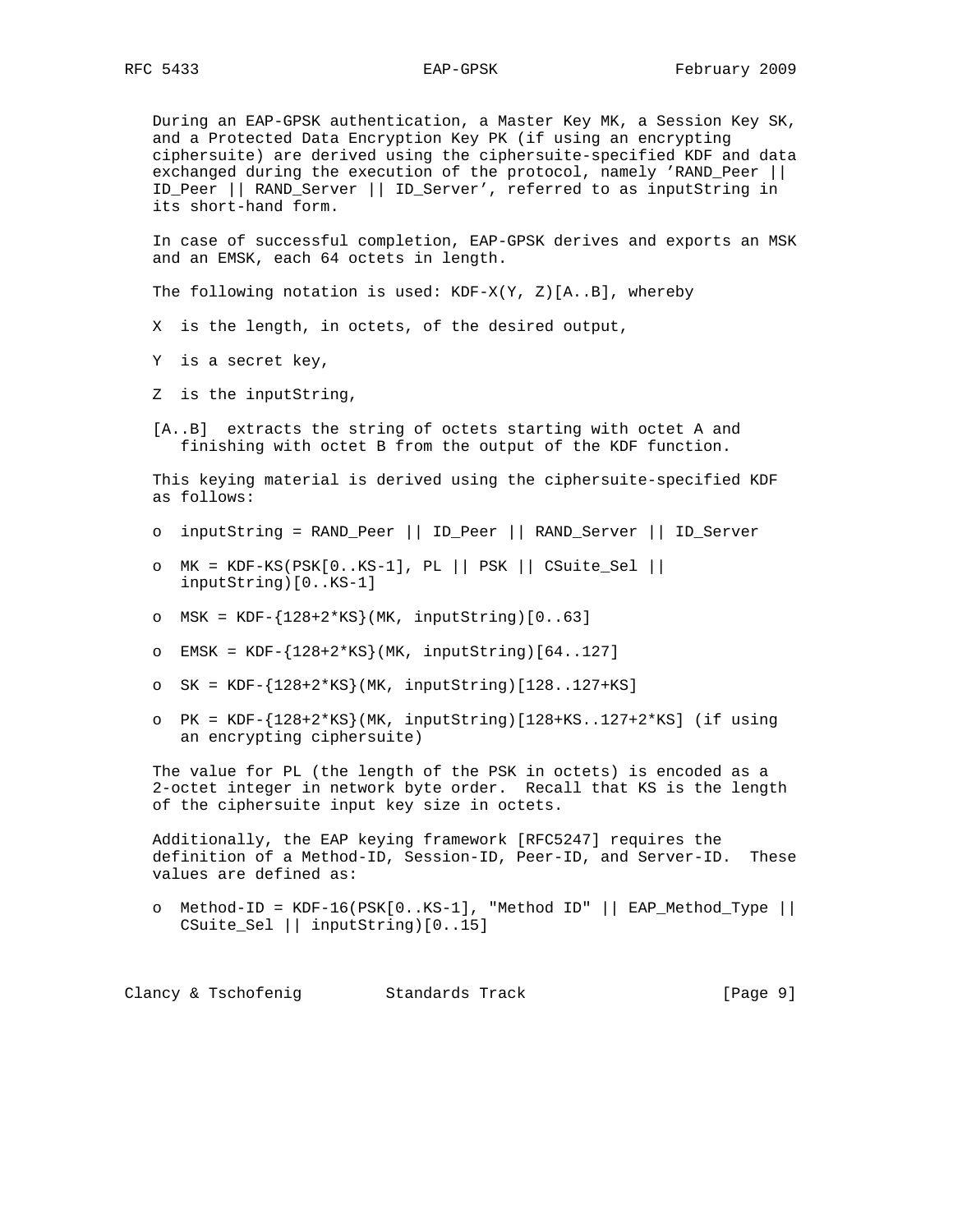- o Session-ID = EAP\_Method\_Type || Method\_ID
- o Peer-ID = ID\_Peer
- o Server-ID = ID\_Server

 EAP\_Method\_Type refers to the 1-octet, IANA-allocated EAP Type code value.

Figure 2 depicts the key derivation procedure of EAP-GPSK.



Figure 2: EAP-GPSK Key Derivation

Clancy & Tschofenig Standards Track [Page 10]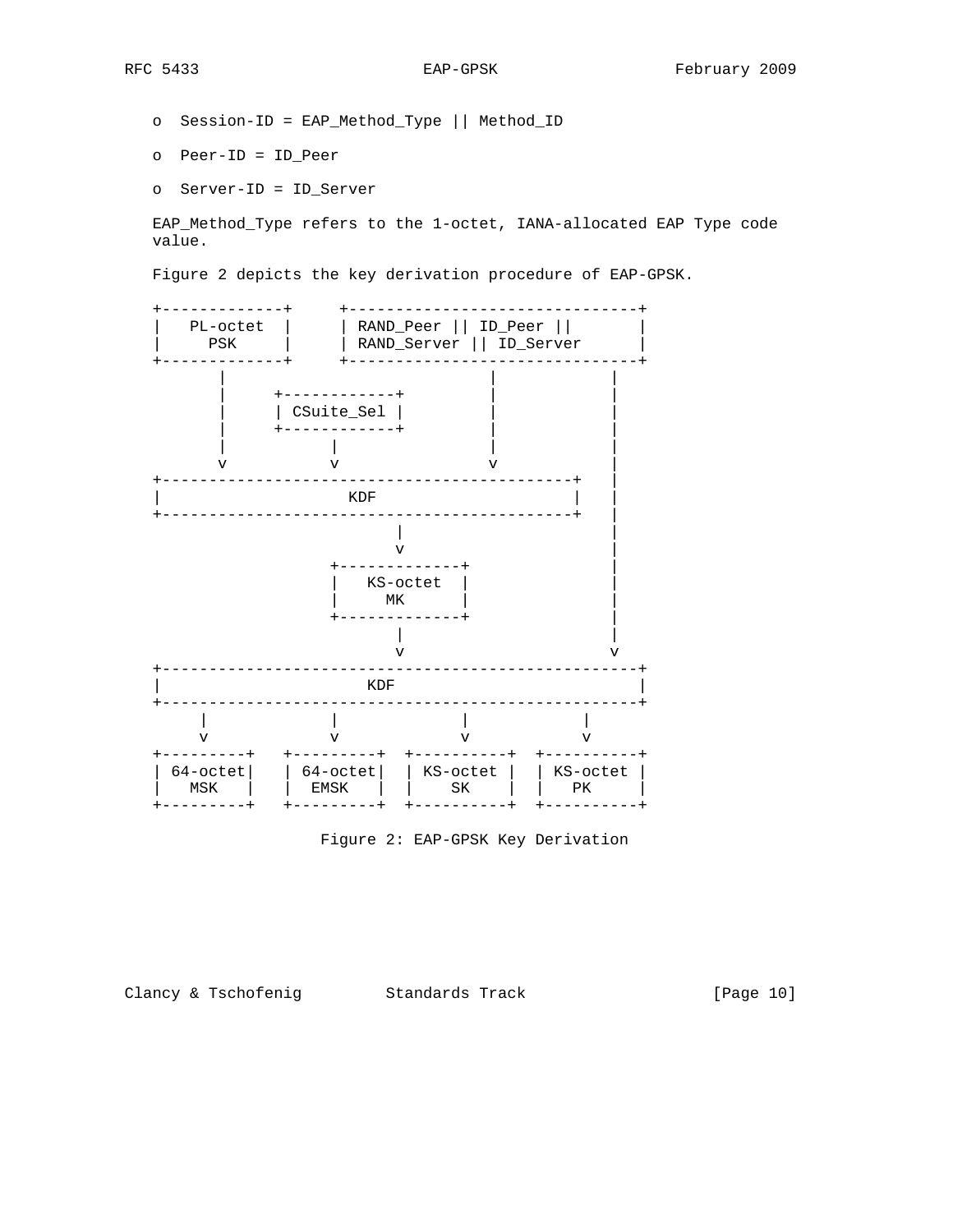5. Key Management

 In order to be interoperable, PSKs must be entered in the same way on both the peer and server. The management interface for entering PSKs MUST support entering PSKs up to 64 octets in length as ASCII strings and in hexadecimal encoding.

 Additionally, the ID\_Peer and ID\_Server MUST be provisioned with the PSK. Validation of these values is by an octet-wise comparison. The management interface SHOULD support entering non-ASCII octets for the ID\_Peer and ID\_Server up to 254 octets in length. For more information, the reader is advised to read Section 2.4 of RFC 4282 [RFC4282].

#### 6. Ciphersuites

 The design of EAP-GPSK allows cryptographic algorithms and key sizes, called ciphersuites, to be negotiated during the protocol run. The ability to specify block-based and hash-based ciphersuites is offered. Extensibility is provided with the introduction of new ciphersuites; this document specifies an initial set. The CSuite/ Specifier column in Figure 3 uniquely identifies a ciphersuite.

 For a vendor-specific ciphersuite, the first four octets are the vendor-specific enterprise number that contains the IANA-assigned "SMI Network Management Private Enterprise Codes" value (see [ENTNUM]), encoded in network byte order. The last two octets are vendor assigned for the specific ciphersuite. A vendor code of 0x00000000 indicates ciphersuites standardized by the IETF in an IANA-maintained registry.

 The following ciphersuites are specified in this document (recall that KS is the length of the ciphersuite input key length in octets, and ML is the length of the MAC output in octets):

| CSuite/<br>Specifier | ΚS              | Encryption | ML | Integrity<br>KDF MAC            | Key Derivation<br>Function |
|----------------------|-----------------|------------|----|---------------------------------|----------------------------|
| 0x0001               | 16 <sup>1</sup> |            |    | AES-CBC-128   16   AES-CMAC-128 | GKDF                       |
| $0 \times 0002$      | 32              | NULL       | 32 | HMAC-SHA256                     | GKDF                       |

Figure 3: Ciphersuites

Clancy & Tschofenig Standards Track [Page 11]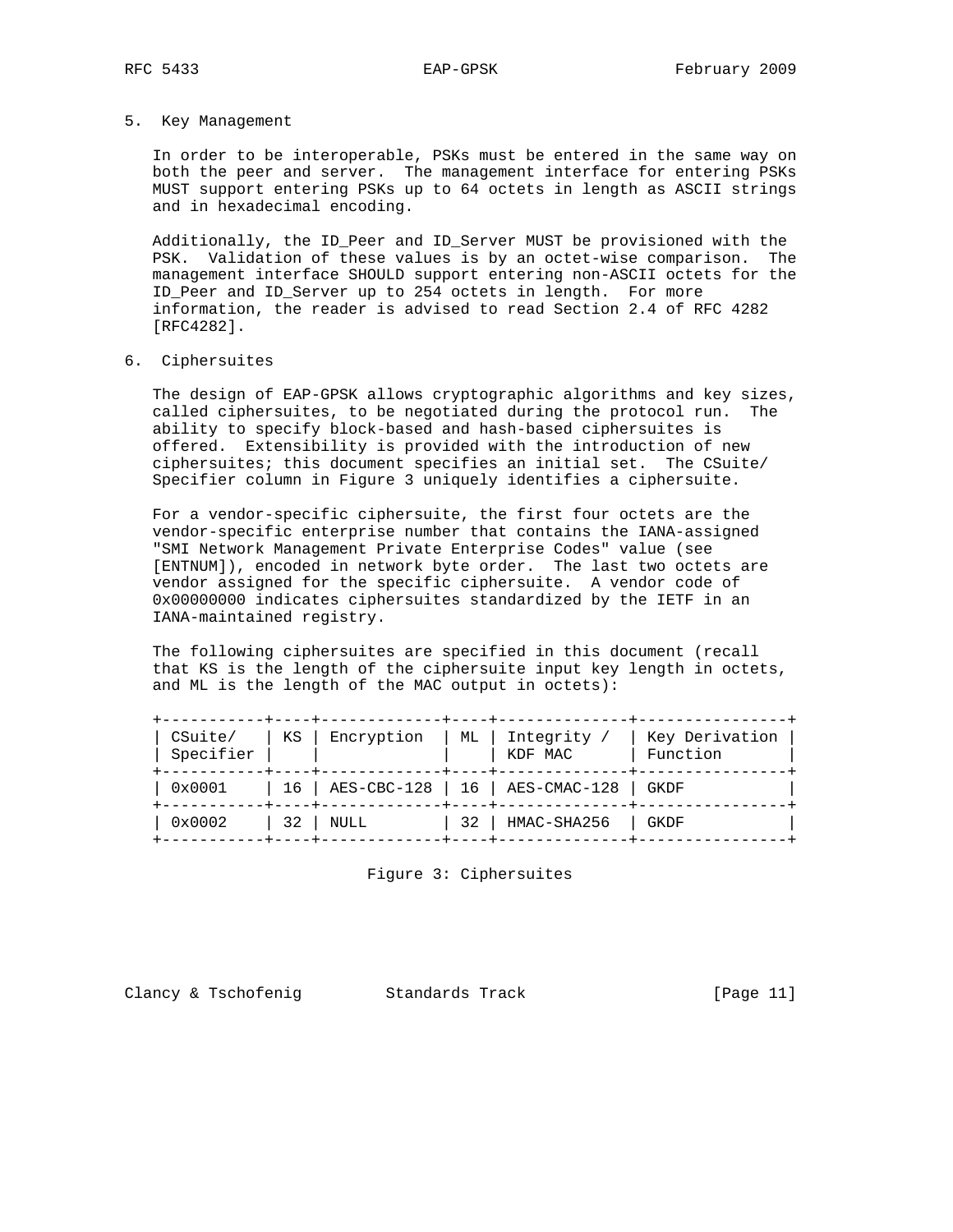Ciphersuite 1, which is based on the Advanced Encryption Standard (AES) as a cryptographic primitive, MUST be implemented. This document specifies also a second ciphersuite, which MAY be implemented. Both ciphersuites defined in this document make use of the Generalized Key Derivation Function (GKDF), as defined in Section 7. The following aspects need to be considered to ensure that the PSK that is used as input to the GKDF is sufficiently long:

- 1. The PSK used with ciphersuite 1 MUST be 128 bits in length. Keys longer than 128 bits will be truncated.
- 2. The PSK used with ciphersuite 2 MUST be 256 bits in length. Keys longer than 256 bits will be truncated.
- 3. It is RECOMMENDED that 256 bit keys be provisioned in all cases to provide enough entropy for all current and many possible future ciphersuites.

 Ciphersuites defined in the future that make use of the GKDF need to specify a minimum PSK size (as is done with the ciphersuites listed in this document).

7. Generalized Key Derivation Function (GKDF)

 Each ciphersuite needs to specify a key derivation function. The ciphersuites defined in this document make use of the Generalized Key Derivation Function (GKDF) that utilizes the MAC function defined in the ciphersuite. Future ciphersuites can use any other formally specified KDF that takes as arguments a key and a seed value, and produces at least 128+2\*KS octets of output.

GKDF has the following structure:

 $GKDF-X(Y, Z)$ 

X length, in octets, of the desired output

Y secret key

Z inputString

 GKDF-X (Y, Z)  $\{$  \cdot \cdot \cdot \cdot \cdot \cdot \cdot \cdot \cdot \cdot \cdot \cdot \cdot \cdot \cdot \cdot \cdot \cdot \cdot \cdot \cdot \cdot \cdot \cdot \cdot \cdot \cdot \cdot \cdot \cdot \cdot \cdot \cdot \cdot \cdot \cdot  $n =$  ceiling integer of (  $X / ML$  ); /\* determine number of output blocks \*/

Clancy & Tschofenig Standards Track [Page 12]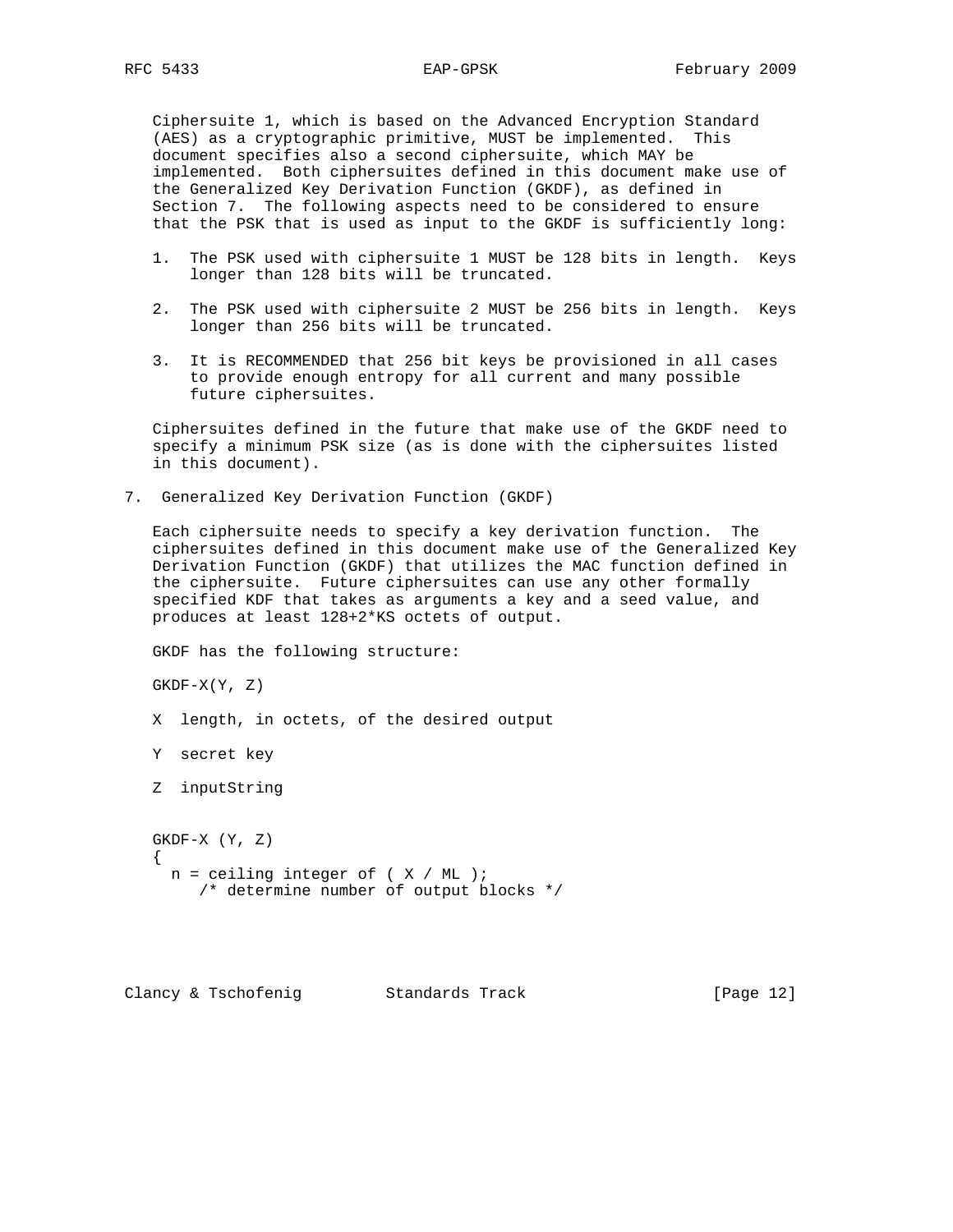```
result = ";
 for i = 1 to n \{result = result || MAC_Y (i || Z); }
  return truncate(result, X)
}
```
Note that the variable 'i' in M i is represented as a 2-octet value in network byte order.

# 8. Ciphersuites Processing Rules

- 8.1. Ciphersuite #1
- 8.1.1. Encryption

 With this ciphersuite, all cryptography is built around a single cryptographic primitive, AES-128 ([AES]). Within the protected data frames, AES-128 is used in the Cipher Block Chaining (CBC) mode of operation (see [CBC]). This EAP method uses encryption in a single payload, in the protected data payload (see Section 9.4).

 In a nutshell, the CBC mode proceeds as follows. The IV is XORed with the first plaintext block before it is encrypted. Then for successive blocks, the previous ciphertext block is XORed with the current plaintext, before it is encrypted.

#### 8.1.2. Integrity

 Ciphersuite 1 uses CMAC as Message Authentication Code. CMAC is recommended by NIST. Among its advantages, CMAC is capable to work with messages of arbitrary length. A detailed description of CMAC can be found in [CMAC].

 The following instantiation is used: AES-CMAC-128(SK, Input) denotes the MAC of Input under the key SK where Input refers to the following content:

- o Parameter within SEC\_SK(Parameter) in message GPSK-2
- o Parameter within SEC\_SK(Parameter) in message GPSK-3
- o Parameter within SEC\_SK(Parameter) in message GPSK-4

Clancy & Tschofenig Standards Track [Page 13]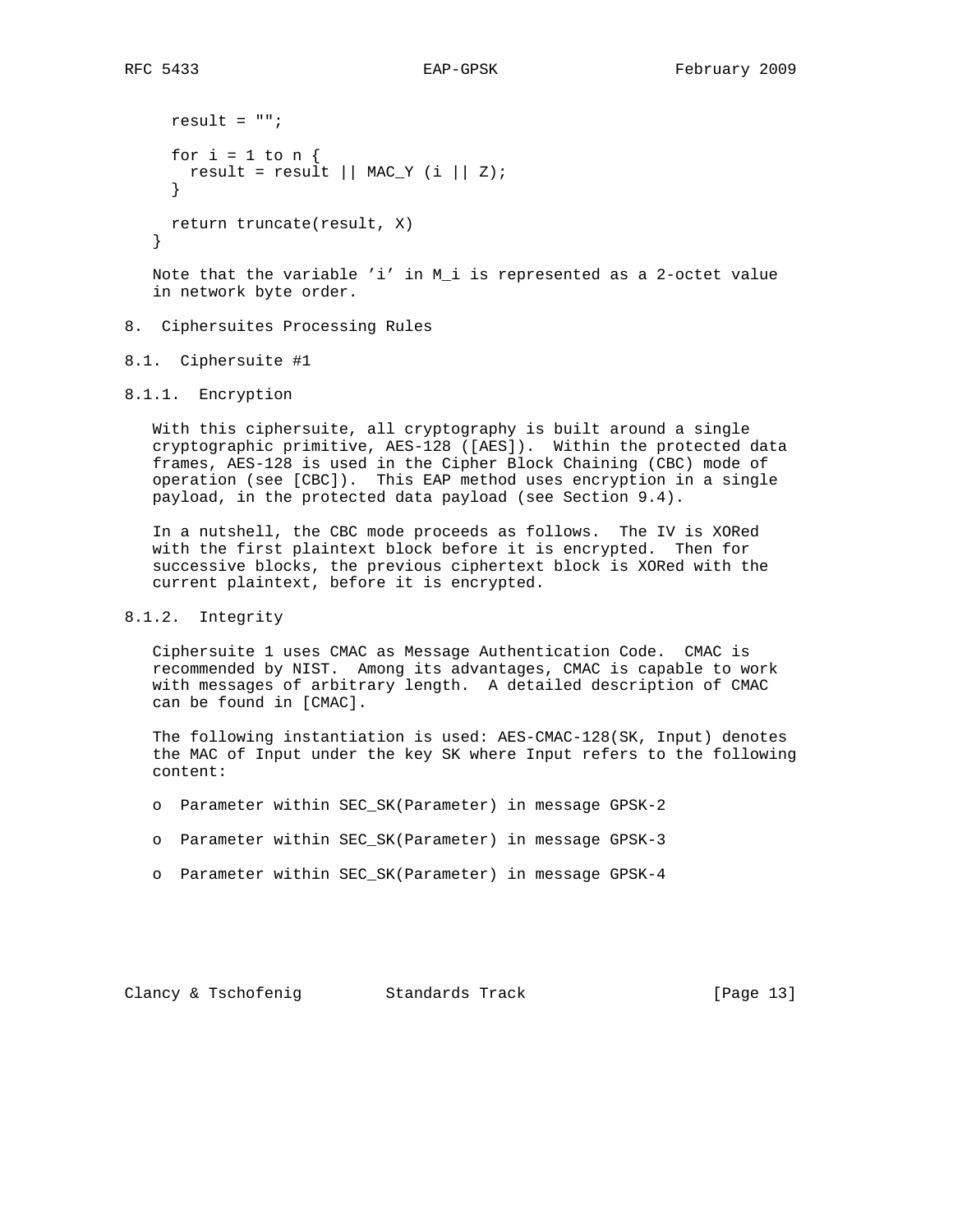# 8.2. Ciphersuite #2

## 8.2.1. Encryption

 Ciphersuite 2 does not include an algorithm for encryption. With a NULL encryption algorithm, encryption is defined as:

 $E_X(Y) = Y$ 

 When using this ciphersuite, the data exchanged inside the protected data block is not encrypted. Therefore, this mode MUST NOT be used if confidential information appears inside the protected data block.

8.2.2. Integrity

 Ciphersuite 2 uses the keyed MAC function HMAC, with the SHA256 hash algorithm (see [RFC4634]).

For integrity protection, the following instantiation is used:

 HMAC-SHA256(SK, Input) denotes the MAC of Input under the key SK where Input refers to the following content:

- o Parameter within SEC\_SK(Parameter) in message GPSK-2
- o Parameter within SEC\_SK(Parameter) in message GPSK-3
- o Parameter within SEC\_SK(Parameter) in message GPSK-4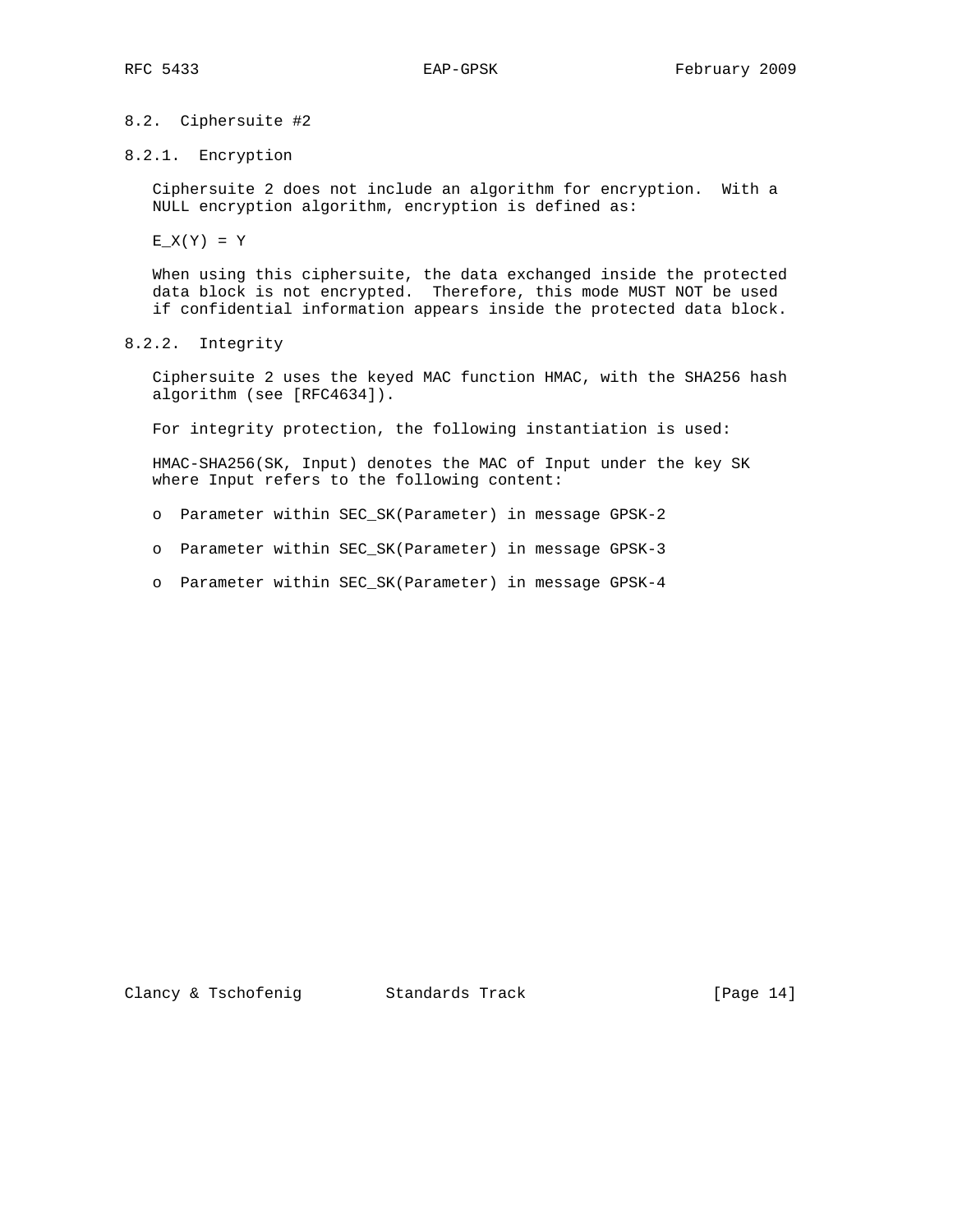9. Packet Formats

This section defines the packet format of the EAP-GPSK messages.

9.1. Header Format

The EAP-GPSK header has the following structure:

 --- bit offset --->  $\begin{array}{ccc} 0 & 2 & 3 \\ 0 & 1 & 2 \end{array}$  0 1 2 3 4 5 6 7 8 9 0 1 2 3 4 5 6 7 8 9 0 1 2 3 4 5 6 7 8 9 0 1 +-+-+-+-+-+-+-+-+-+-+-+-+-+-+-+-+-+-+-+-+-+-+-+-+-+-+-+-+-+-+-+-+ | Code | Identifier | Length | +-+-+-+-+-+-+-+-+-+-+-+-+-+-+-+-+-+-+-+-+-+-+-+-+-+-+-+-+-+-+-+-+ | Type | OP-Code | | +-+-+-+-+-+-+-+-+-+-+-+-+-+-+-+-+ + | | ... Payload ... | | +-+-+-+-+-+-+-+-+-+-+-+-+-+-+-+-+-+-+-+-+-+-+-+-+-+-+-+-+-+-+-+-+

#### Figure 4: EAP-GPSK Header

 The Code, Identifier, Length, and Type fields are all part of the EAP header and are defined in [RFC3748]. The Type field in the EAP header MUST be the value allocated by IANA for EAP-GPSK.

The OP-Code field is one of 6 values:

- o 0x00 : Reserved
- o 0x01 : GPSK-1
- o 0x02 : GPSK-2
- o 0x03 : GPSK-3
- o 0x04 : GPSK-4
- o 0x05 : GPSK-Fail
- o 0x06 : GPSK-Protected-Fail

|  |               |  |  |  | All other values of this OP-Code field are available via IANA |  |
|--|---------------|--|--|--|---------------------------------------------------------------|--|
|  | registration. |  |  |  |                                                               |  |

Clancy & Tschofenig Standards Track [Page 15]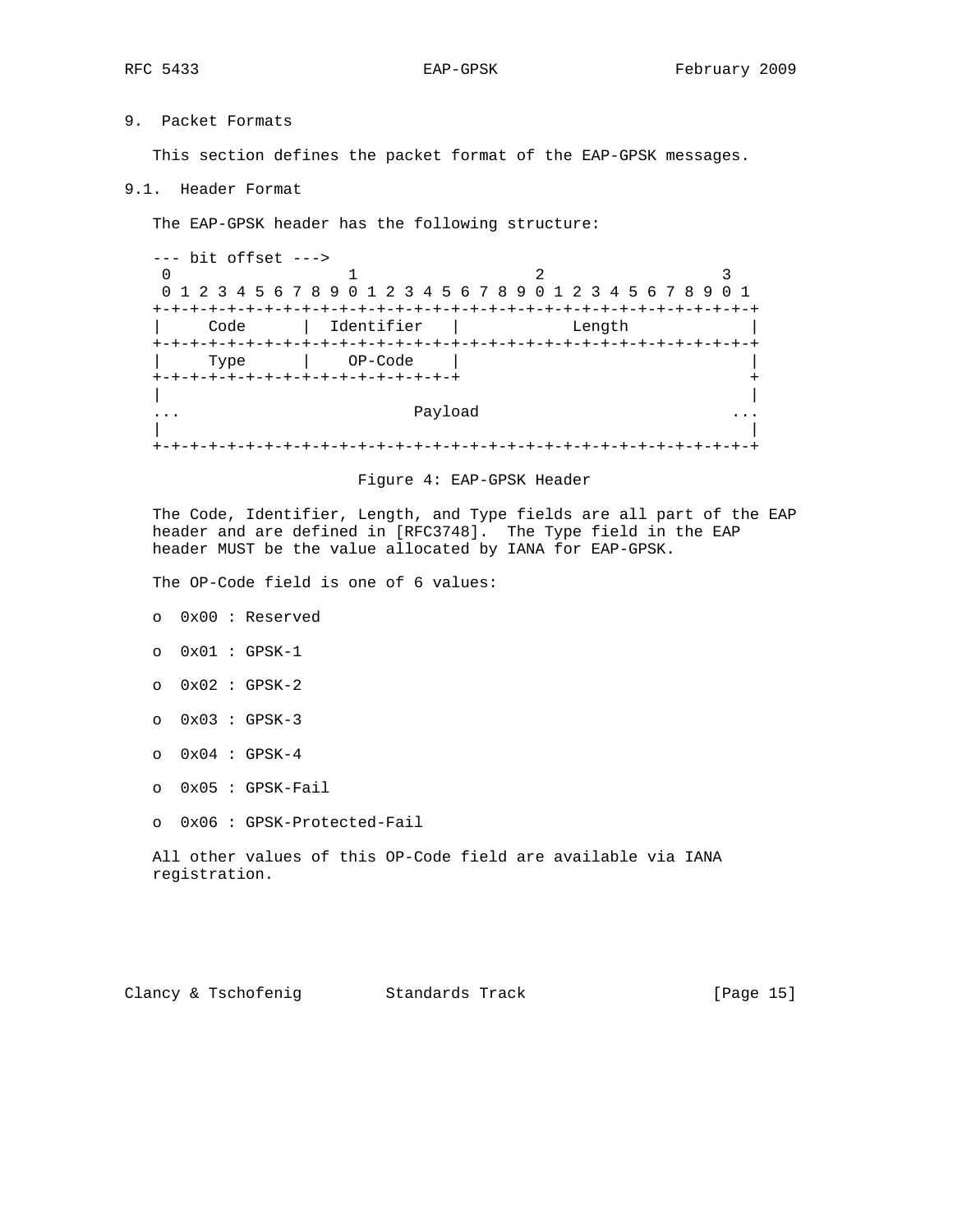## 9.2. Ciphersuite Formatting

 Ciphersuites are encoded as 6-octet arrays. The first four octets indicate the CSuite/Vendor field. For vendor-specific ciphersuites, this represents the vendor enterprise number and contains the IANA assigned "SMI Network Management Private Enterprise Codes" value (see [ENTNUM]), encoded in network byte order. The last two octets indicate the CSuite/Specifier field, which identifies the particular ciphersuite. The 4-octet CSuite/Vendor value 0x00000000 indicates ciphersuites allocated by the IETF.

Graphically, they are represented as:

 --- bit offset ---> 0  $1$  2 3 0 1 2 3 4 5 6 7 8 9 0 1 2 3 4 5 6 7 8 9 0 1 2 3 4 5 6 7 8 9 0 1 +-+-+-+-+-+-+-+-+-+-+-+-+-+-+-+-+-+-+-+-+-+-+-+-+-+-+-+-+-+-+-+-+  $CSuite/Vendor =  $0x00000000$  or enterprise number |$  +-+-+-+-+-+-+-+-+-+-+-+-+-+-+-+-+-+-+-+-+-+-+-+-+-+-+-+-+-+-+-+-+ | CSuite/Specifier | +-+-+-+-+-+-+-+-+-+-+-+-+-+-+-+-+

Figure 5: Ciphersuite Formatting

 CSuite\_Sel is encoded as a 6-octet ciphersuite CSuite/Vendor and CSuite/Specifier pair.

 CSuite\_List is a variable-length octet array of ciphersuites. It is encoded by concatenating encoded ciphersuite values. Its length in octets MUST be a multiple of 6.

## 9.3. Payload Formatting

 Payload formatting is based on the protocol exchange description in Section 3.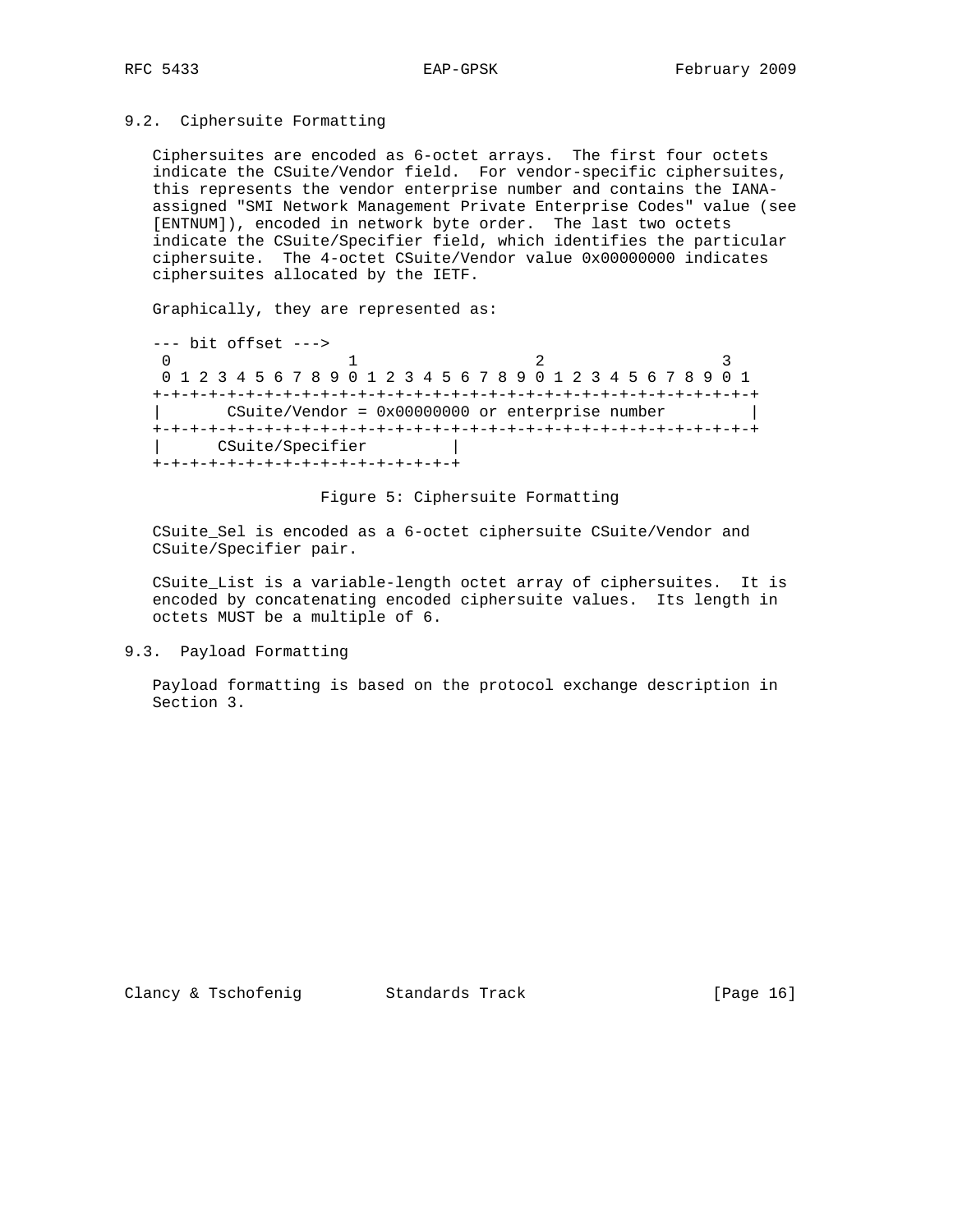The GPSK-1 payload format is defined as follows:

 --- bit offset ---> 0  $1$  2 3 0 1 2 3 4 5 6 7 8 9 0 1 2 3 4 5 6 7 8 9 0 1 2 3 4 5 6 7 8 9 0 1 +-+-+-+-+-+-+-+-+-+-+-+-+-+-+-+-+-+-+-+-+-+-+-+-+-+-+-+-+-+-+-+-+ | length(ID\_Server) | | +-+-+-+-+-+-+-+-+-+-+-+-+-+-+-+-+ + | | ... ID\_Server ... | | +-+-+-+-+-+-+-+-+-+-+-+-+-+-+-+-+-+-+-+-+-+-+-+-+-+-+-+-+-+-+-+-+ | | ... 32-octet RAND\_Server ... | | +-+-+-+-+-+-+-+-+-+-+-+-+-+-+-+-+-+-+-+-+-+-+-+-+-+-+-+-+-+-+-+-+ | length(CSuite\_List) | | +-+-+-+-+-+-+-+-+-+-+-+-+-+-+-+-+ + | | ... CSuite\_List ... | | +-+-+-+-+-+-+-+-+-+-+-+-+-+-+-+-+-+-+-+-+-+-+-+-+-+-+-+-+-+-+-+-+

Figure 6: GPSK-1 Payload

Clancy & Tschofenig Standards Track [Page 17]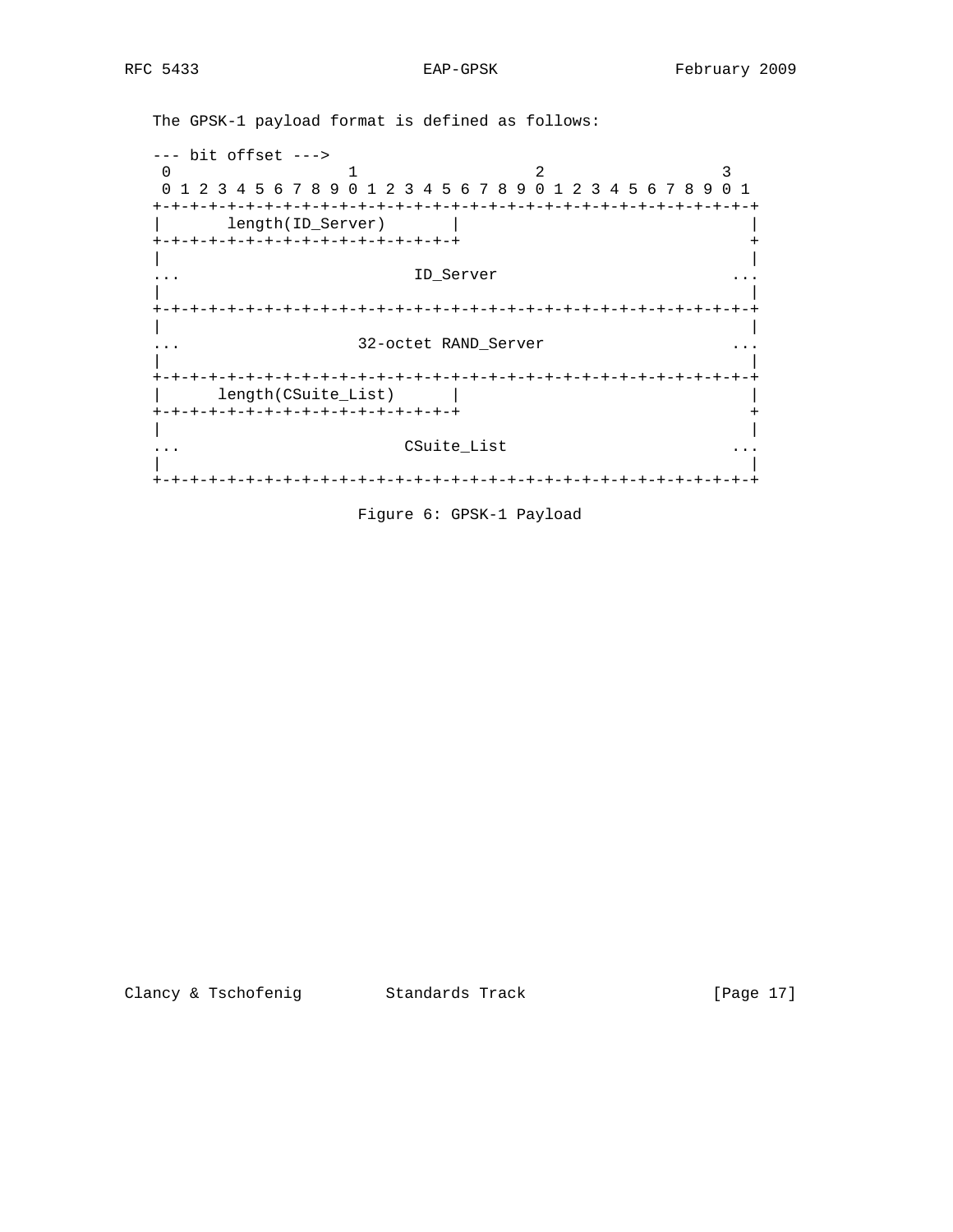EAP-GPSK

 $--- bit offset -- \overline{0}$  $\mathbf{1}$  $\mathfrak{D}$  $\mathcal{E}$ 0 1 2 3 4 5 6 7 8 9 0 1 2 3 4 5 6 7 8 9 0 1 2 3 4 5 6 7 8 9 0 1 length(ID\_Peer) +-+-+-+-+-+-+-+-+-+-+-+-+-+-+-+-+  $\overline{\phantom{a}}$ ID\_Peer  $\cdots$  $\ddots$ length(ID\_Server)  $\perp$ +-+-+-+-+-+-+-+-+-+-+-+-+-+-+-+-+ ID Server  $\cdots$  $\cdots$ 32-octet RAND\_Peer  $\ddotsc$  $\cdots$ 32-octet RAND\_Server | length(CSuite\_List) | +-+-+-+-+-+-+-+-+-+-+-+-+-+-+-+-+  $+$ CSuite\_List CSuite\_Sel +-+-+-+-+-+-+-+-+-+-+-+-+-+-+-+-+ | length(PD\_Payload\_Block) | optional PD\_Payload\_Block  $\mathbf{1} \leftarrow \mathbf{1} \leftarrow \mathbf{1}$  $\sim$   $\sim$   $\sim$  $\Box$ ML-octet payload MAC  $\ddots$  $\cdots$ 

The GPSK-2 payload format is defined as follows:

Figure 7: GPSK-2 Payload

Clancy & Tschofenig Standards Track [Page 18]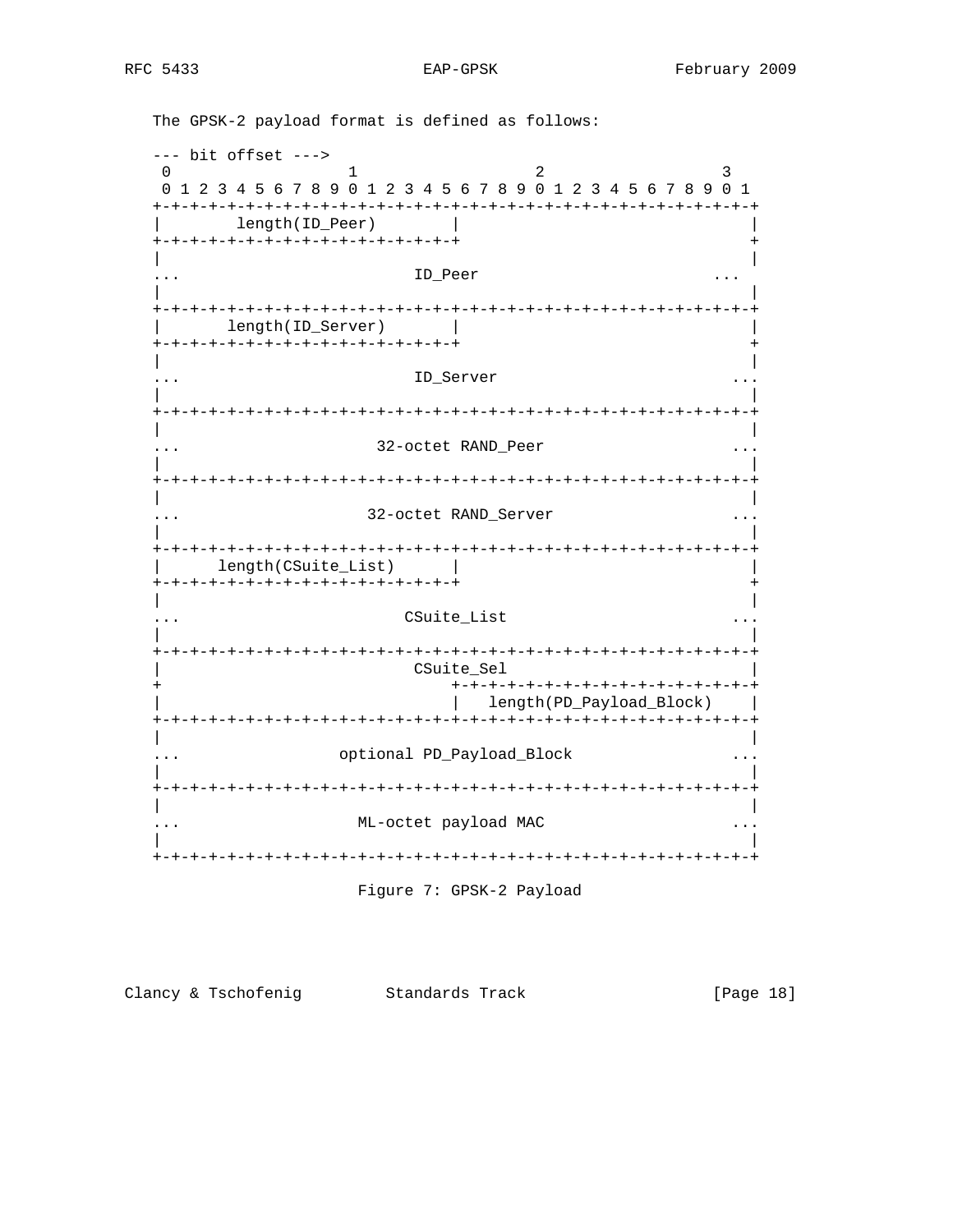If the optional protected data payload is not included, then length(PD\_Payload\_Block)=0 and the PD payload is excluded. The payload MAC covers the entire packet, from the ID\_Peer length through the optional PD\_Payload\_Block.

The GPSK-3 payload is defined as follows:

 --- bit offset ---> 0 1 2 3 0 1 2 3 4 5 6 7 8 9 0 1 2 3 4 5 6 7 8 9 0 1 2 3 4 5 6 7 8 9 0 1 +-+-+-+-+-+-+-+-+-+-+-+-+-+-+-+-+-+-+-+-+-+-+-+-+-+-+-+-+-+-+-+-+ | | ... 32-octet RAND\_Peer ... | | +-+-+-+-+-+-+-+-+-+-+-+-+-+-+-+-+-+-+-+-+-+-+-+-+-+-+-+-+-+-+-+-+ | |  $\therefore$  32-octet RAND\_Server  $\cdots$  | | +-+-+-+-+-+-+-+-+-+-+-+-+-+-+-+-+-+-+-+-+-+-+-+-+-+-+-+-+-+-+-+-+ | length(ID\_Server) | | +-+-+-+-+-+-+-+-+-+-+-+-+-+-+-+-+ + | | ... ID\_Server ... | | +-+-+-+-+-+-+-+-+-+-+-+-+-+-+-+-+-+-+-+-+-+-+-+-+-+-+-+-+-+-+-+-+ CSuite\_Sel + +-+-+-+-+-+-+-+-+-+-+-+-+-+-+-+-+ | | length(PD\_Payload\_Block) | +-+-+-+-+-+-+-+-+-+-+-+-+-+-+-+-+-+-+-+-+-+-+-+-+-+-+-+-+-+-+-+-+ | | ... optional PD\_Payload\_Block ... | | +-+-+-+-+-+-+-+-+-+-+-+-+-+-+-+-+-+-+-+-+-+-+-+-+-+-+-+-+-+-+-+-+ | | ... ML-octet payload MAC ... | | +-+-+-+-+-+-+-+-+-+-+-+-+-+-+-+-+-+-+-+-+-+-+-+-+-+-+-+-+-+-+-+-+

#### Figure 8: GPSK-3 Payload

 If the optional protected data payload is not included, then length(PD\_Payload\_Block)=0 and the PD payload is excluded. The payload MAC covers the entire packet, from the RAND\_Peer through the optional PD\_Payload\_Block.

Clancy & Tschofenig Standards Track [Page 19]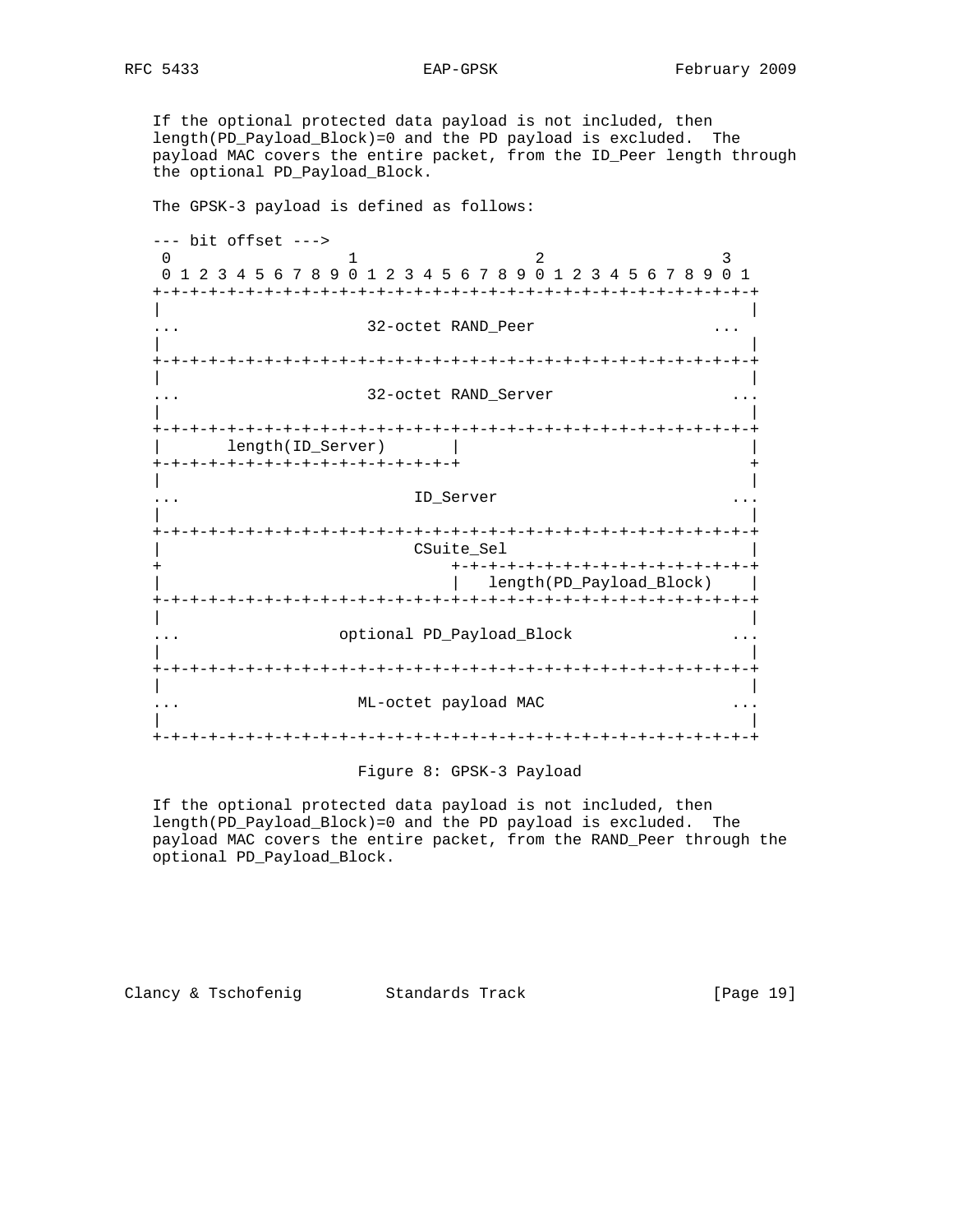The GPSK-4 payload format is defined as follows:

 --- bit offset ---> 0  $1$  2 3 0 1 2 3 4 5 6 7 8 9 0 1 2 3 4 5 6 7 8 9 0 1 2 3 4 5 6 7 8 9 0 1 +-+-+-+-+-+-+-+-+-+-+-+-+-+-+-+-+-+-+-+-+-+-+-+-+-+-+-+-+-+-+-+-+ | length(PD\_Payload\_Block) | | +-+-+-+-+-+-+-+-+-+-+-+-+-+-+-+-+ + | | ... optional PD\_Payload\_Block ... | | +-+-+-+-+-+-+-+-+-+-+-+-+-+-+-+-+-+-+-+-+-+-+-+-+-+-+-+-+-+-+-+-+ | | ... ML-octet payload MAC ... | | +-+-+-+-+-+-+-+-+-+-+-+-+-+-+-+-+-+-+-+-+-+-+-+-+-+-+-+-+-+-+-+-+

Figure 9: GPSK-4 Payload

 If the optional protected data payload is not included, then length(PD\_Payload\_Block)=0 and the PD payload is excluded. The MAC MUST always be included, regardless of the presence of PD\_Payload\_Block. The payload MAC covers the entire packet, from the PD\_Payload\_Block length through the optional PD\_Payload\_Block.

The GPSK-Fail payload format is defined as follows:

 --- bit offset --->  $\begin{array}{ccc}\n 0 & 1 & 2 & 3\n \end{array}$  0 1 2 3 4 5 6 7 8 9 0 1 2 3 4 5 6 7 8 9 0 1 2 3 4 5 6 7 8 9 0 1 +-+-+-+-+-+-+-+-+-+-+-+-+-+-+-+-+-+-+-+-+-+-+-+-+-+-+-+-+-+-+-+-+ | Failure-Code | +-+-+-+-+-+-+-+-+-+-+-+-+-+-+-+-+-+-+-+-+-+-+-+-+-+-+-+-+-+-+-+-+

Figure 10: GPSK-Fail Payload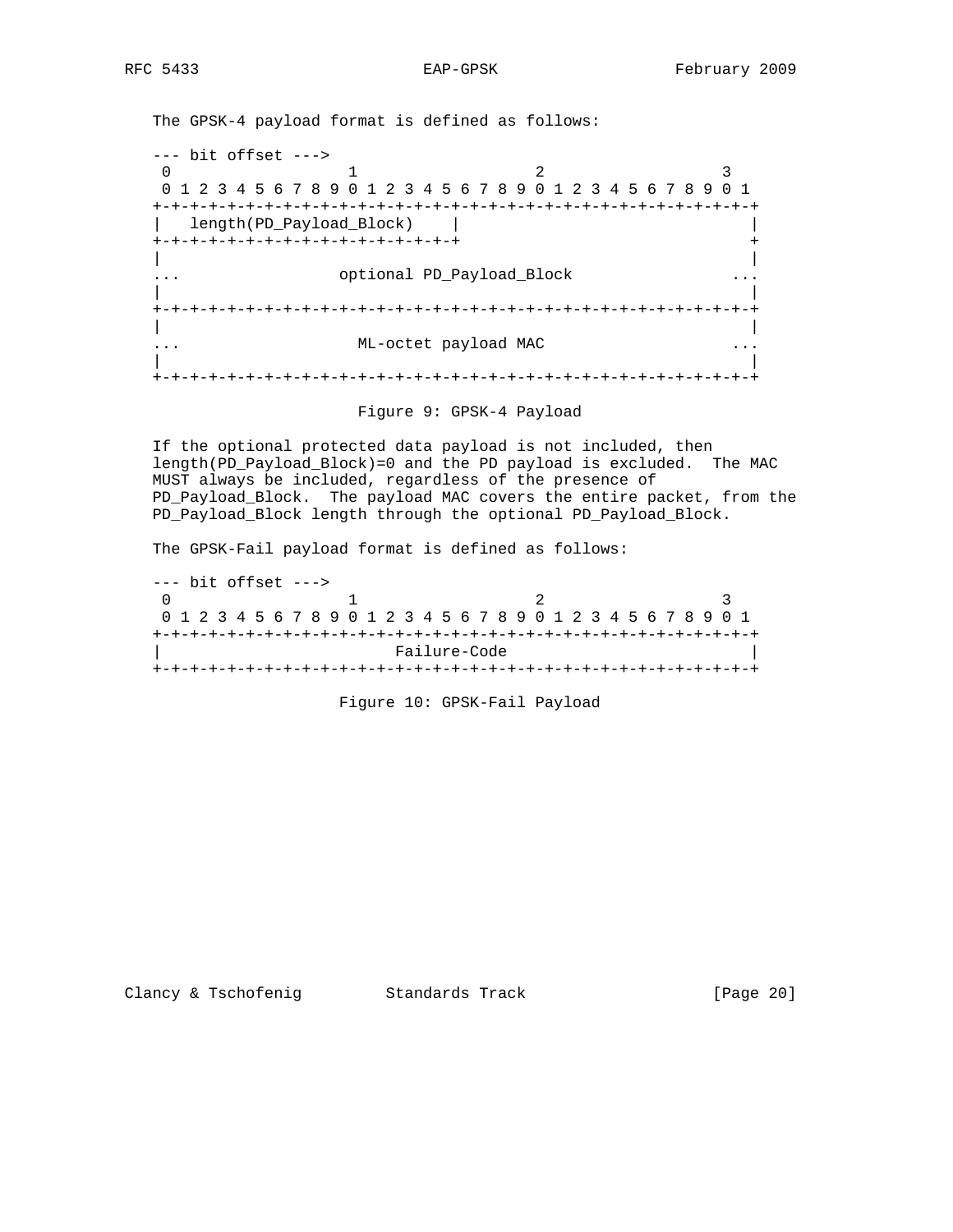The GPSK-Protected-Fail payload format is defined as follows:

 --- bit offset --->  $\begin{array}{ccccccc}\n0 & & & 1 & & & 2 & & 3\n\end{array}$  0 1 2 3 4 5 6 7 8 9 0 1 2 3 4 5 6 7 8 9 0 1 2 3 4 5 6 7 8 9 0 1 +-+-+-+-+-+-+-+-+-+-+-+-+-+-+-+-+-+-+-+-+-+-+-+-+-+-+-+-+-+-+-+-+ Failure-Code +-+-+-+-+-+-+-+-+-+-+-+-+-+-+-+-+-+-+-+-+-+-+-+-+-+-+-+-+-+-+-+-+ | | ... ML-octet payload MAC ... | | +-+-+-+-+-+-+-+-+-+-+-+-+-+-+-+-+-+-+-+-+-+-+-+-+-+-+-+-+-+-+-+-+

Figure 11: GPSK-Protected-Fail Payload

The Failure-Code field is one of three values, but can be extended:

- o 0x00000000 : Reserved
- o 0x00000001 : PSK Not Found
- o 0x00000002 : Authentication Failure
- o 0x00000003 : Authorization Failure

All other values of this field are available via IANA registration.

 "PSK Not Found" indicates a key for a particular user could not be located, making authentication impossible. "Authentication Failure" indicates a MAC failure due to a PSK mismatch. "Authorization Failure" indicates that while the PSK being used is correct, the user is not authorized to connect.

## 9.4. Protected Data

 The protected data blocks are a generic mechanism for the peer and server to securely exchange data. If the specified ciphersuite has a NULL encryption primitive, then this channel only offers authenticity, not confidentiality.

 These payloads are encoded as the concatenation of type-length-value (TLV) triples called PD\_Payloads.

 Type values are encoded as a 6-octet string and represented by a 4-octet vendor and a 2-octet specifier field. The vendor field indicates the type as either standards-specified or vendor-specific.

Clancy & Tschofenig Standards Track (Page 21)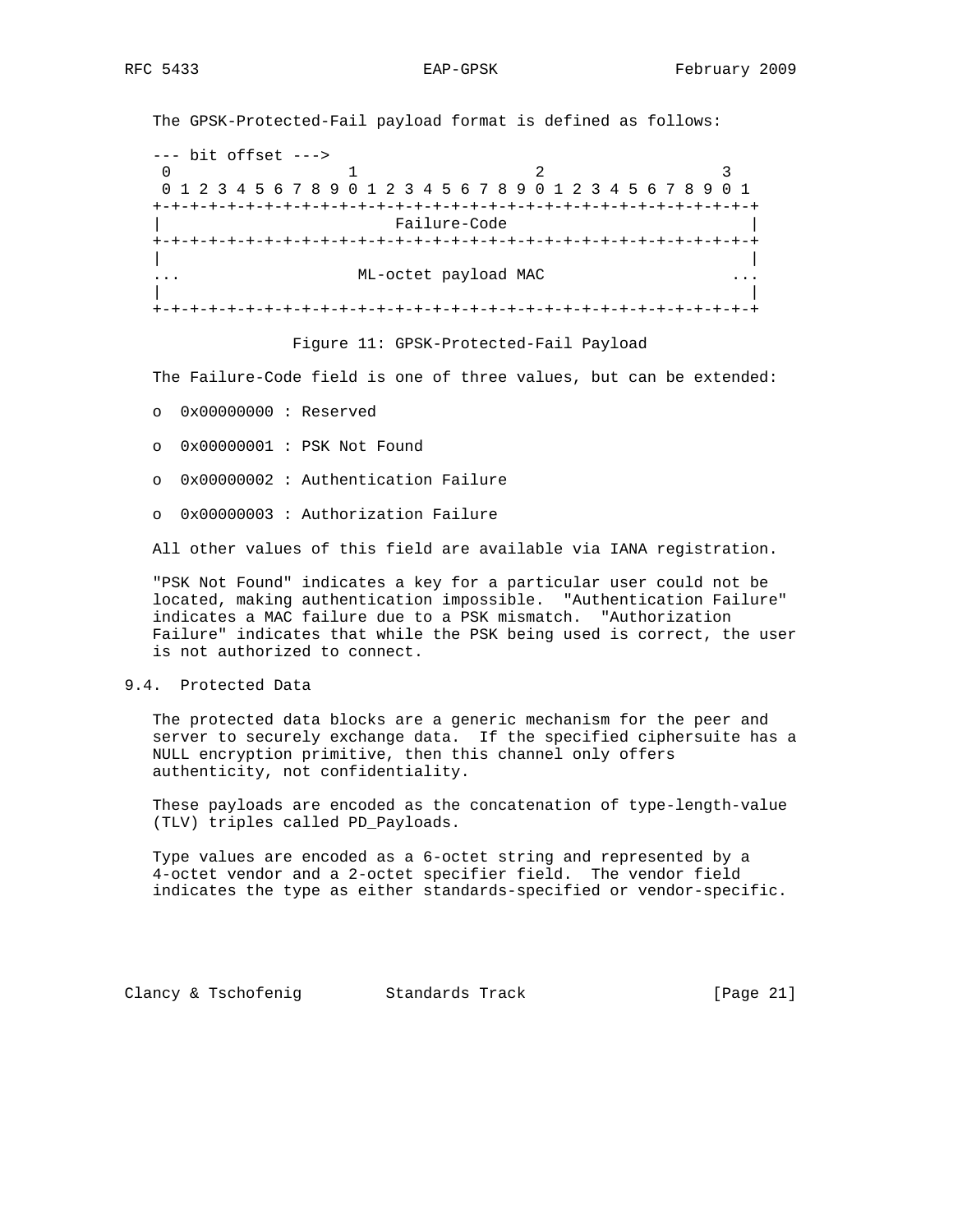If these four octets are 0x00000000, then the value is standards specified, and any other value represents a vendor-specific enterprise number.

 The specifier field indicates the actual type. For vendor field 0x00000000, the specifier field is maintained by IANA. For any other vendor field, the specifier field is maintained by the vendor.

 Length fields are specified as 2-octet integers in network byte order, reflect only the length of the value, and do not include the length of the type and length fields.

Graphically, this can be depicted as follows:

 --- bit offset ---> 0  $1$  2 3 0 1 2 3 4 5 6 7 8 9 0 1 2 3 4 5 6 7 8 9 0 1 2 3 4 5 6 7 8 9 0 1 +-+-+-+-+-+-+-+-+-+-+-+-+-+-+-+-+-+-+-+-+-+-+-+-+-+-+-+-+-+-+-+-+ | PData/Vendor | +-+-+-+-+-+-+-+-+-+-+-+-+-+-+-+-+-+-+-+-+-+-+-+-+-+-+-+-+-+-+-+-+ PData/Specifier | PData/Length | +-+-+-+-+-+-+-+-+-+-+-+-+-+-+-+-+-+-+-+-+-+-+-+-+-+-+-+-+-+-+-+-+ | | ... PData/Value ... | | +-+-+-+-+-+-+-+-+-+-+-+-+-+-+-+-+-+-+-+-+-+-+-+-+-+-+-+-+-+-+-+-+

Figure 12: Protected Data Payload (PD\_Payload) Formatting

 These PD\_Payloads are concatenated together to form a PD\_Payload\_Block. If the CSuite\_Sel includes support for encryption, then the PD\_Payload\_Block includes fields specifying an Initialization Vector (IV) and the necessary padding. This can be depicted as follows: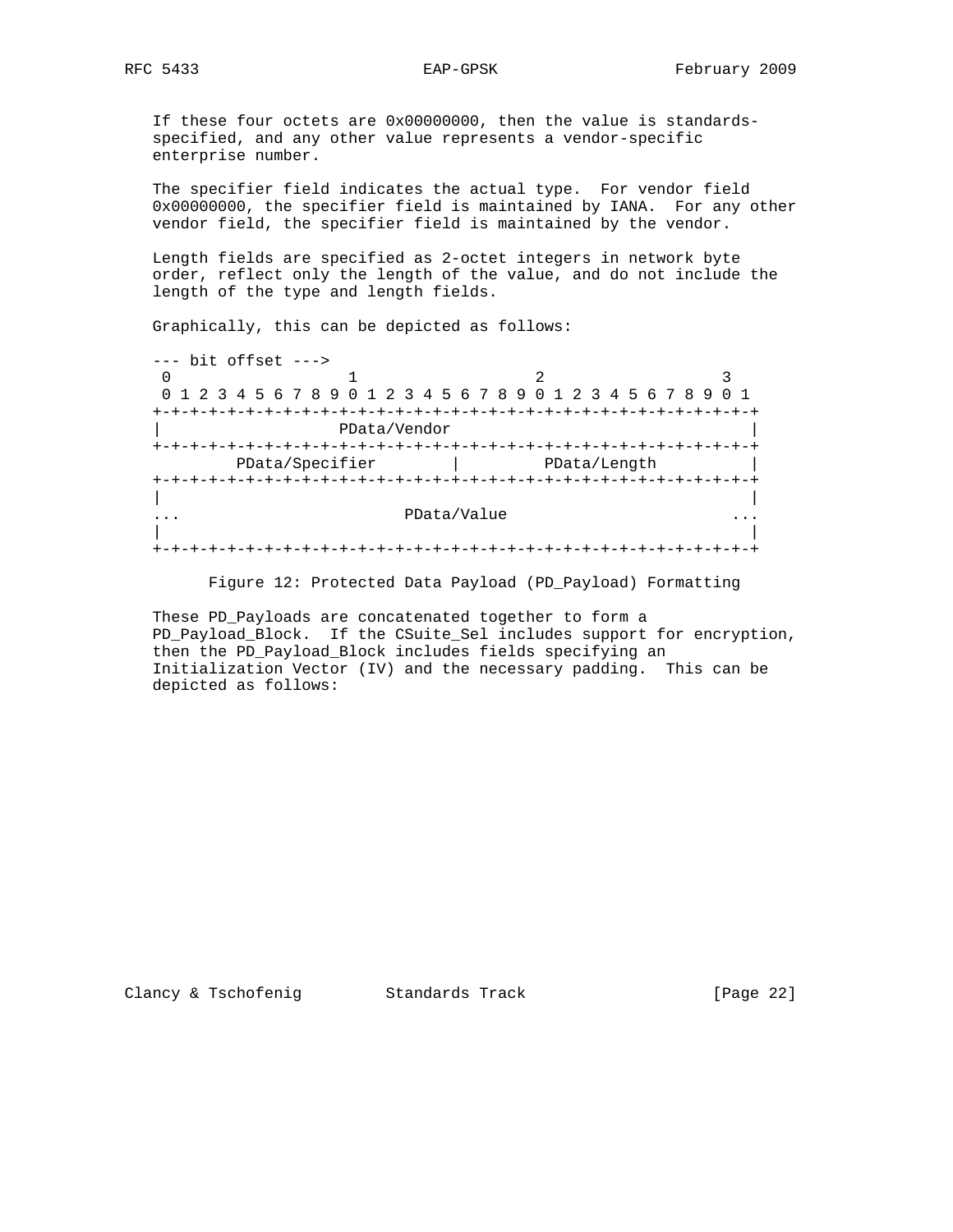--- bit offset ---> 0 1 2 3 0 1 2 3 4 5 6 7 8 9 0 1 2 3 4 5 6 7 8 9 0 1 2 3 4 5 6 7 8 9 0 1 +-+-+-+-+-+-+-+-+-+-+-+-+-+-+-+-+-+-+-+-+-+-+-+-+-+-+-+-+-+-+-+-+ | IV Length | | +-+-+-+-+-+-+-+-+ Initialization Vector + | | +-+-+-+-+-+-+-+-+-+-+-+-+-+-+-+-+-+-+-+-+-+-+-+-+-+-+-+-+-+-+-+-+ | | ... PD\_Payload ... | | +-+-+-+-+-+-+-+-+-+-+-+-+-+-+-+-+-+-+-+-+-+-+-+-+-+-+-+-+-+-+-+-+ | | ... optional PD\_Payload, etc ... | | + +-+-+-+-+-+-+-+-+-+-+-+-+-+-+-+-+-+-+-+-+-+-+-+-+ | | Padding (0-255 octets) | +-+-+-+-+-+-+-+-+ +-+-+-+-+-+-+-+-+ | | Pad Length | +-+-+-+-+-+-+-+-+-+-+-+-+-+-+-+-+-+-+-+-+-+-+-+-+-+-+-+-+-+-+-+-+

> Figure 13: Protected Data Block (PD\_Payload\_Block) Formatting if Encryption is Supported

 The Initialization Vector is a randomly chosen value whose length is equal to the specified IV Length. The required length is defined by the ciphersuite. Recipients MUST accept any value. Senders SHOULD either pick this value pseudo-randomly and independently for each message or use the final ciphertext block of the previous message sent. Senders MUST NOT use the same value for each message, use a sequence of values with low hamming distance (e.g., a sequence number), or use ciphertext from a received message. IVs should be selected per the security requirements of the underlying cipher. If the data is not being encrypted, then the IV Length MUST be 0. If the ciphersuite does not require an IV, or has a self-contained way of communicating the IV, then the IV Length field MUST be 0. In these cases, the ciphersuite definition defines how the IV is encapsulated in the PD\_Payload.

The concatenation of PD Payloads along with the padding and padding length are all encrypted using the negotiated block cipher. If no block cipher is specified, then these fields are not encrypted.

 The Padding field MAY contain any value chosen by the sender. For block-based cipher modes, the padding MUST have a length that makes the combination of the concatenation of PD\_Payloads, the Padding, and the Pad Length to be a multiple of the encryption block size. If the

Clancy & Tschofenig Standards Track [Page 23]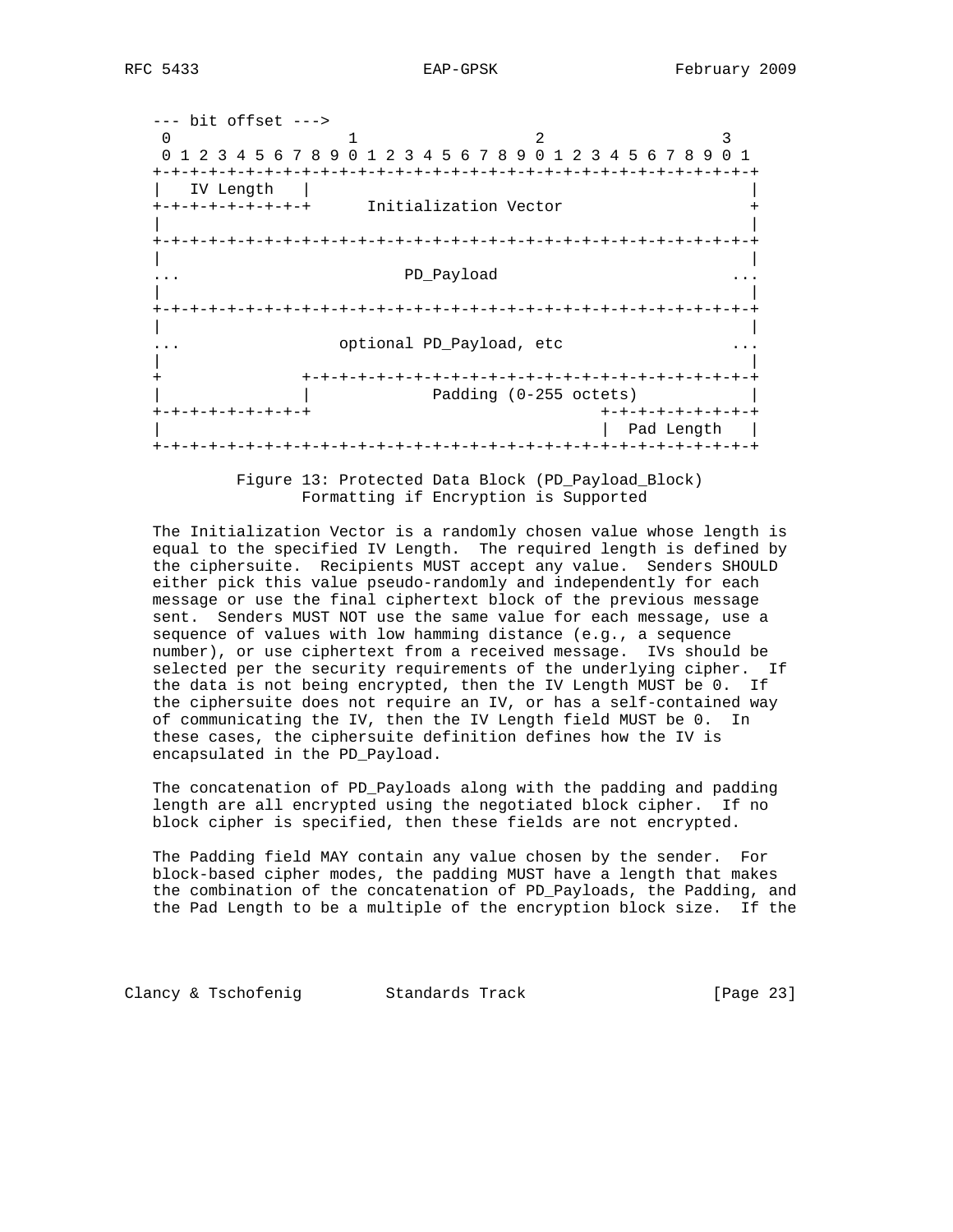underlying ciphersuite does not require padding (e.g., a stream-based cipher mode) or no encryption is being used, then the padding length MUST still be present and be 0.

 The Pad Length field is the length of the Padding field. The sender SHOULD set the Pad Length to the minimum value that makes the combination of the PD\_Payloads, the Padding, and the Pad Length a multiple of the block size (in the case of block-based cipher modes), but the recipient MUST accept any length that results in proper alignment. This field is encrypted with the negotiated cipher.

 If the negotiated ciphersuite does not support encryption, then the IV field MUST be of length 0 and the padding field MUST be of length 0. The IV length and padding length fields MUST still be present, and contain the value 0. The rationale for still requiring the length fields is to allow for modular implementations where the crypto processing is independent of the payload processing. This is depicted in the following figure.

 --- bit offset ---> 0  $1$  2 3 0 1 2 3 4 5 6 7 8 9 0 1 2 3 4 5 6 7 8 9 0 1 2 3 4 5 6 7 8 9 0 1 +-+-+-+-+-+-+-+-+-+-+-+-+-+-+-+-+-+-+-+-+-+-+-+-+-+-+-+-+-+-+-+-+ | 0x00 | | +-+-+-+-+-+-+-+-+ PD\_Payload ... | | +-+-+-+-+-+-+-+-+-+-+-+-+-+-+-+-+-+-+-+-+-+-+-+-+-+-+-+-+-+-+-+-+ | | ... optional PD\_Payload, etc +-+-+-+-+-+-+-+-+ | | 0x00 | +-+-+-+-+-+-+-+-+-+-+-+-+-+-+-+-+-+-+-+-+-+-+-+-+-+-+-+-+-+-+-+-+

> Figure 14: Protected Data Block (PD\_Payload\_Block) Formatting Without Encryption

 For PData/Vendor field 0x00000000, the following PData/Specifier fields are defined:

o 0x0000 : Reserved

All other values of this field are available via IANA registration.

10. Packet Processing Rules

 This section defines how the EAP peer and EAP server MUST behave when a received packet is deemed invalid.

Clancy & Tschofenig Standards Track (Page 24)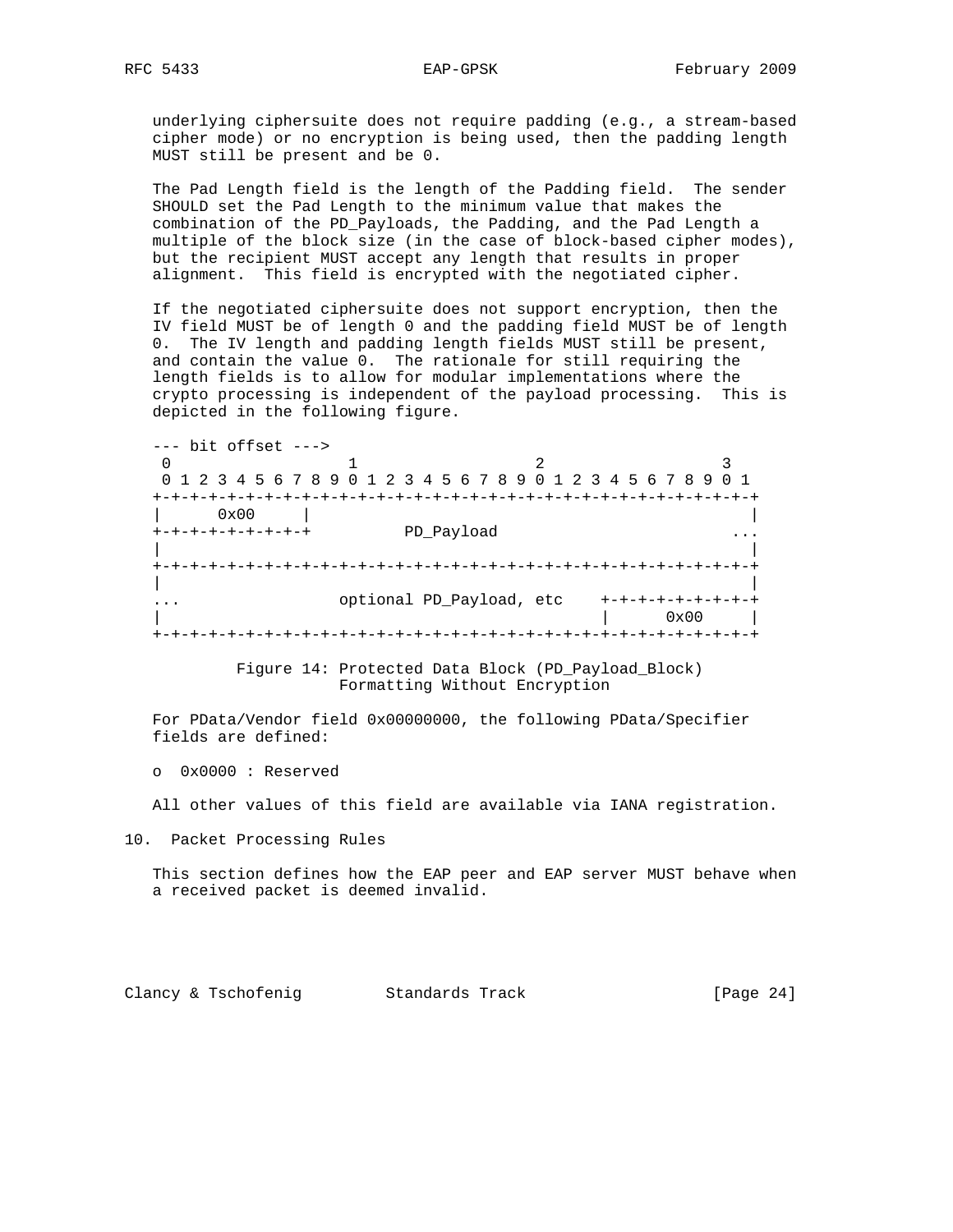Any EAP-GPSK packet that cannot be parsed by the EAP peer or the EAP server MUST be silently discarded. An EAP peer or EAP server receiving any unexpected packet (e.g., an EAP peer receiving GPSK-3 before receiving GPSK-1 or before transmitting GPSK-2) MUST silently discard the packet.

 GPSK-1 contains no MAC protection, so provided it properly parses, it MUST be accepted by the peer. If the EAP peer has no ciphersuites in common with the server or decides the ID\_Server is that of an Authentication, Authorization, and Accounting (AAA) server to which it does not wish to authenticate, the EAP peer MUST respond with an EAP-NAK.

 For GPSK-2, if the ID\_Peer is for an unknown user, the EAP server MUST send either a "PSK Not Found" GPSK-Fail message or an "Authentication Failure" GPSK-Fail, depending on its policy. If the MAC validation fails, the server MUST transmit a GPSK-Fail message specifying "Authentication Failure". If the RAND\_Server or CSuite\_List field in GPSK-2 does not match the values in GPSK-1, the server MUST silently discard the packet. If server policy determines the peer is not authorized and the MAC is correct, the server MUST transmit a GPSK-Protected-Fail message indicating "Authorization Failure", and discard the received packet.

 A peer receiving a GPSK-Fail / GPSK-Protected-Fail message in response to a GPSK-2 message MUST replay the received GPSK-Fail / GPSK-Protected-Fail message. Then, the EAP server returns an EAP- Failure after receiving the GPSK-Fail / GPSK-Protected-Fail message to correctly finish the EAP conversation. If MAC validation on a GPSK-Protected-Fail packet fails, then the received packet MUST be silently discarded.

 For GPSK-3, a peer MUST silently discard messages where the RAND\_Peer, ID\_Server, or the CSuite\_Sel fields do not match those transmitted in GPSK-2. An EAP peer MUST silently discard any packet whose MAC fails.

 For GPSK-4, a server MUST silently discard any packet whose MAC fails validation.

 If a decryption failure of a protected payload is detected, the recipient MUST silently discard the GPSK packet.

11. Example Message Exchanges

This section shows a couple of example message flows.

A successful EAP-GPSK message exchange is shown in Figure 1.

Clancy & Tschofenig Standards Track [Page 25]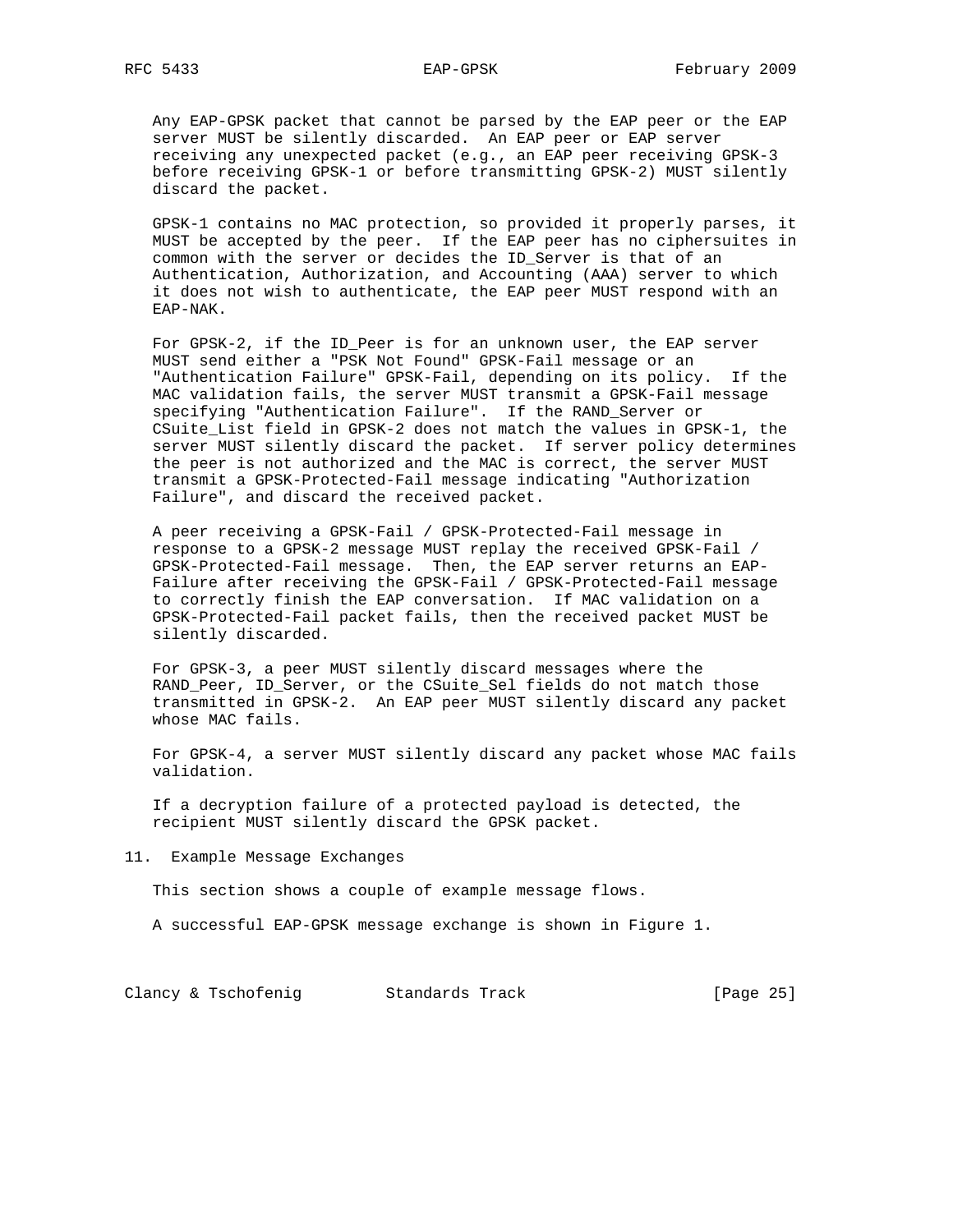

 Figure 15: EAP-GPSK: Unsuccessful Exchange (Unacceptable AAA Server Identity; ID\_Server)



Figure 16: EAP-GPSK: Unsuccessful Exchange (Unknown User)

Clancy & Tschofenig Standards Track [Page 26]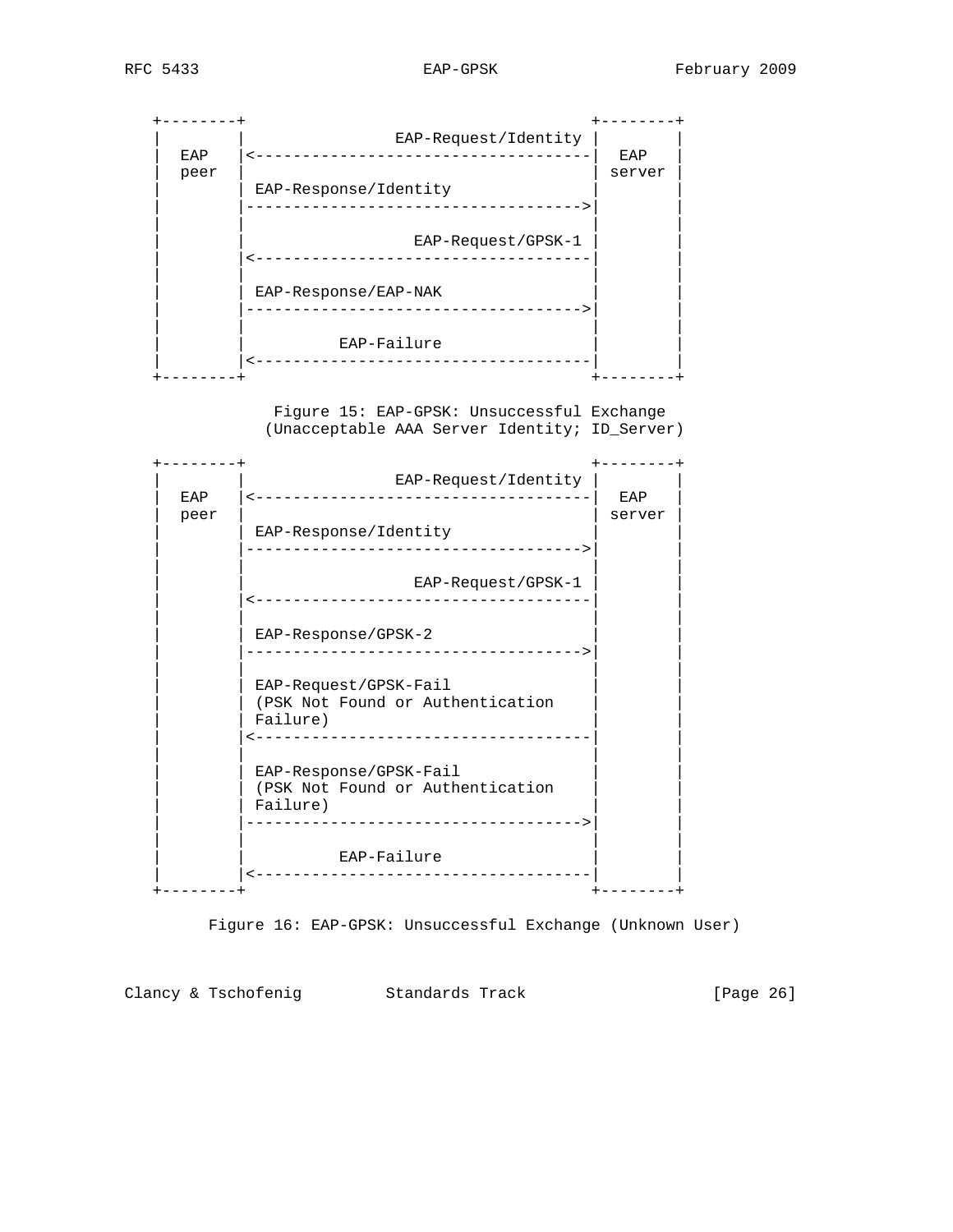+--------+ +--------+ | | EAP-Request/Identity | | | EAP |<------------------------------------| EAP | peer | server | server | server | server | server | server | server | server | server | server | server | server | server | server | server | server | server | server | server | server | server | server | server | server | | EAP-Response/Identity | |------------------------------------>| | | | | | EAP-Request/GPSK-1 | |<------------------------------------| | | | | | EAP-Response/GPSK-2 | |------------------------------------>| | | | | | EAP-Request/GPSK-Fail (Authentication Failure) | |<------------------------------------| | | | | | EAP-Response/GPSK-Fail | (Authentication Failure) | |------------------------------------>| | | | | | EAP-Failure | |<------------------------------------| |  $+ - - - - - - - +$ 

Figure 17: EAP-GPSK: Unsuccessful Exchange (Invalid MAC in GPSK-2)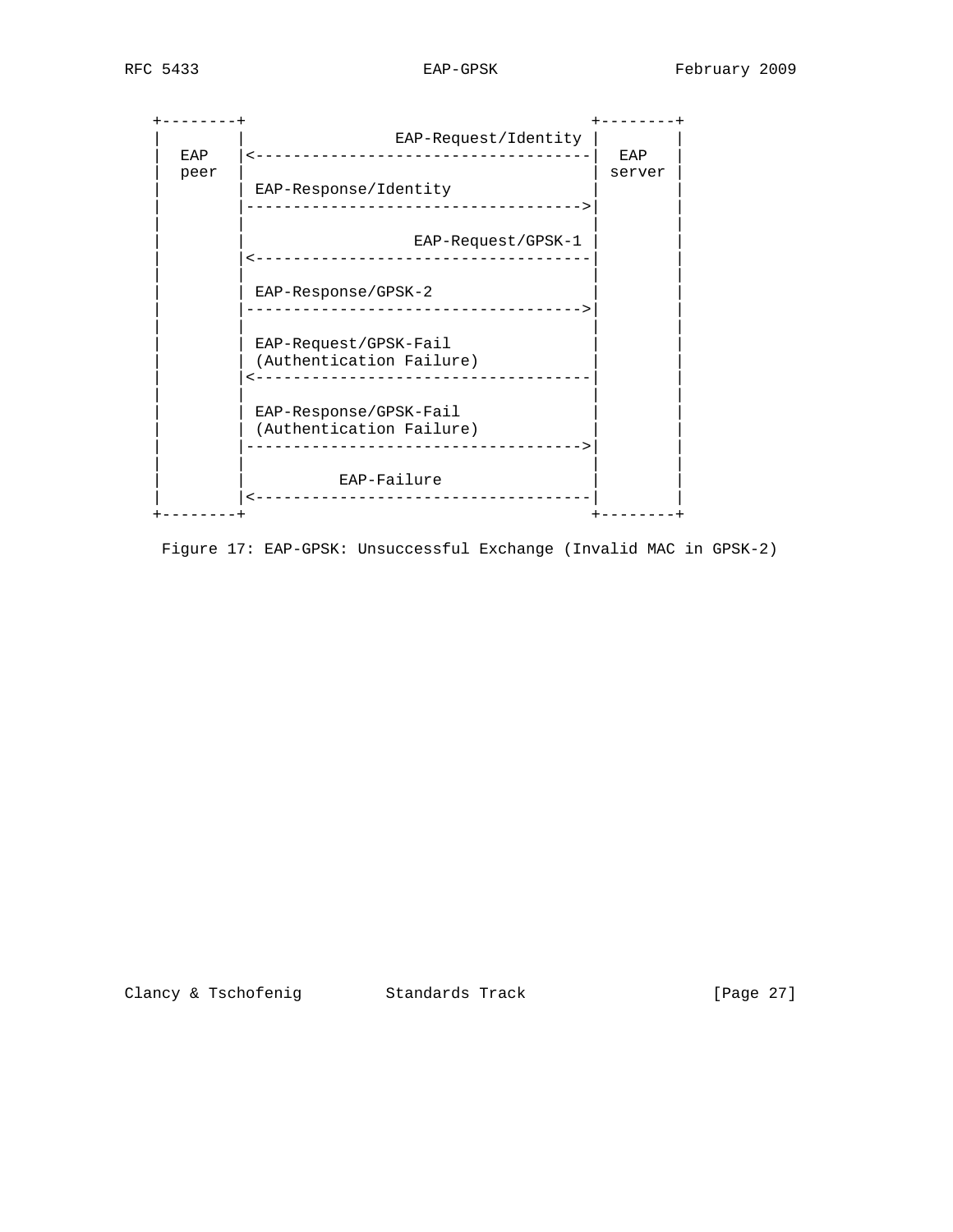| <b>EAP</b> | EAP-Request/Identity<br>--------------                                         | EAP    |
|------------|--------------------------------------------------------------------------------|--------|
| peer       | EAP-Response/Identity                                                          | server |
|            | --------------------                                                           |        |
|            | EAP-Request/GPSK-1<br>---------------------                                    |        |
|            | EAP-Response/GPSK-2<br>______________________________                          |        |
|            | $EAP-Request/$<br>GPSK-Protected-Fail<br>(Authorization Failure)<br>---------- |        |
|            | EAP-Request/<br>GPSK-Protected-Fail<br>(Authorization Failure)                 |        |
|            | EAP-Failure<br>---------                                                       |        |
|            |                                                                                |        |

Figure 18: EAP-GPSK: Unsuccessful Exchange (Authorization Failure)

## 12. Security Considerations

 [RFC3748] highlights several attacks that are possible against EAP since EAP itself does not provide any security.

 This section discusses the claimed security properties of EAP-GPSK as well as vulnerabilities and security recommendations in the threat model of [RFC3748].

# 12.1. Security Claims

 Authentication mechanism: Shared Keys Ciphersuite negotiation: Yes (Section 12.16) Mutual authentication: Yes (Section 12.2) Integrity protection: Yes (Section 12.4) Replay protection: Yes (Section 12.5) Confidentiality: No (Section 12.17, Section 12.15) Key derivation: Yes (Section 12.8) Key strength: Varies (Section 12.8)

Clancy & Tschofenig Standards Track [Page 28]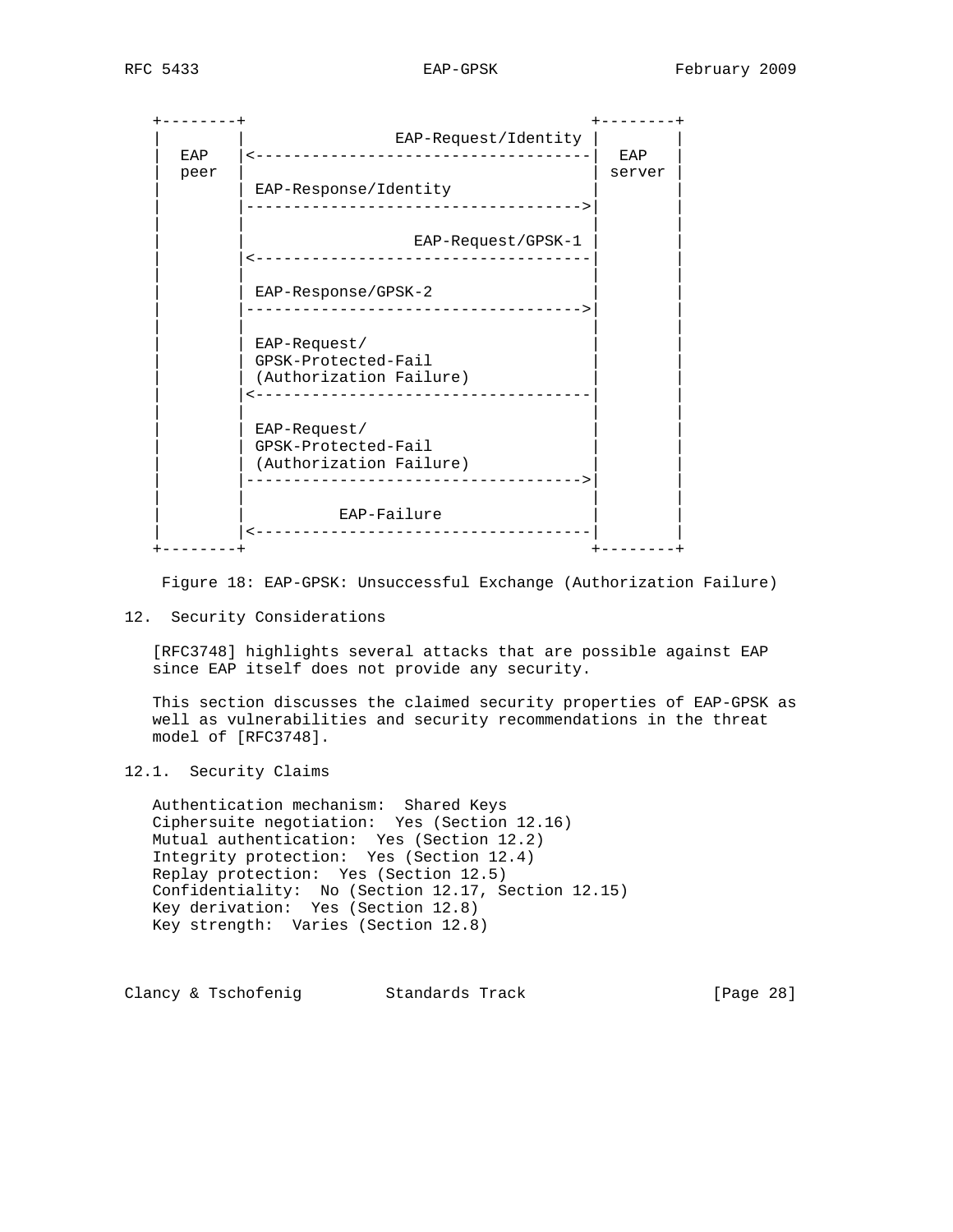Dictionary attack protection: No (Section 12.7) Fast reconnect: No (Section 12.14) Cryptographic binding: N/A (Section 12.18) Session independence: Yes (Section 12.10) Fragmentation: No (Section 12.12) Channel binding: Extensible (Section 12.13)

# 12.2. Mutual Authentication

EAP-GPSK provides mutual authentication.

 The server believes that the peer is authentic when it successfully verifies the MAC in the GPSK-2 message; the peer believes that the server is authentic when it successfully verifies the MAC it receives with the GPSK-3 message.

 The key used for mutual authentication is derived based on the long term secret PSK, nonces contributed by both parties, and other parameters. The long-term secret PSK has to provide sufficient entropy and, therefore, sufficient strength. The nonces (RAND\_Peer and RAND\_Server) need to be fresh and unique for every session. In this way, EAP-GPSK is not different than other authentication protocols based on pre-shared keys.

## 12.3. Protected Result Indications

 EAP-GPSK supports protected result indications via the GPSK- Protected-Fail message. This allows a server to provide additional information to the peer as to why the session failed, and to do so in an authenticated way (if possible). In particular, the server can indicate the lack of PSK (account not present), failed authentication (PSK incorrect), or authorization failure (account disabled or unauthorized). Only the third message could be integrity protected.

 It should be noted that these options make debugging network and account errors easier, but they also leak information about accounts to attackers. An attacker can determine if a particular ID\_Peer is a valid user on the network or not. Thus, implementers should use care in enabling this particular option on their servers. If they are in an environment where such attacks are of concern, then protected result indication capabilities should be disabled.

#### 12.4. Integrity Protection

 EAP-GPSK provides integrity protection based on the ciphersuites suggested in this document. Integrity protection is a minimum feature every ciphersuite must provide.

Clancy & Tschofenig Standards Track [Page 29]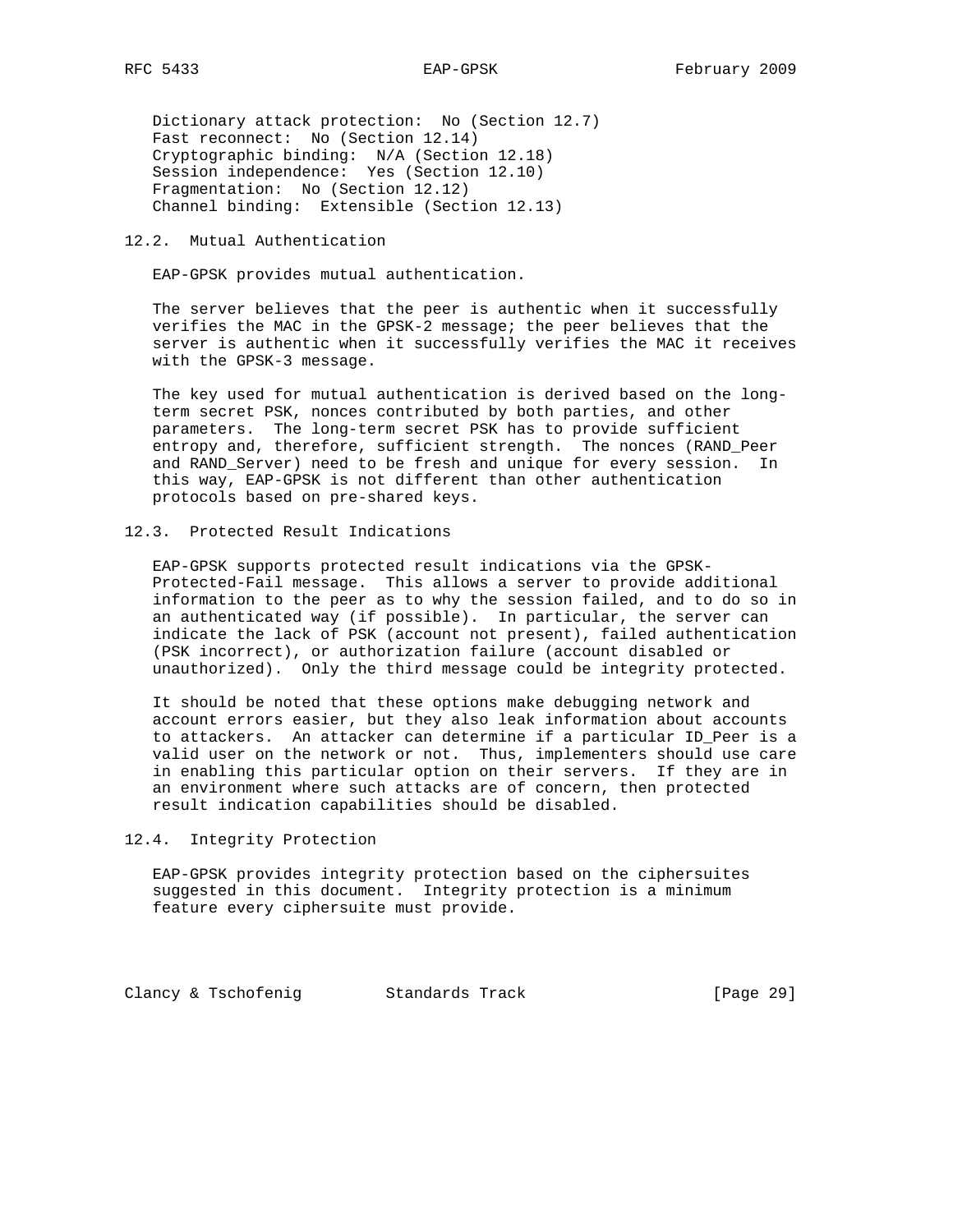## 12.5. Replay Protection

 EAP-GPSK provides replay protection of its mutual authentication part thanks to the use of random numbers RAND\_Server and RAND\_Peer. Since RAND\_Server is 32 octets long, one expects to have to record 2\*\*64 (i.e., approximately 1.84\*10\*\*19) EAP-GPSK successful authentications before a protocol run can be replayed. Hence, EAP-GPSK provides replay protection of its mutual authentication part as long as RAND\_Server and RAND\_Peer are chosen at random; randomness is critical for replay protection. RFC 4086 [RFC4086] describes techniques for producing random quantities.

## 12.6. Reflection Attacks

 Reflection attacks occur in bi-directional, challenge-response, mutual authentication protocols where an attacker, upon being issued a challenge by an authenticator, responds by issuing the same challenge back to the authenticator, obtaining the response, and then "reflecting" that same response to the original challenge.

 EAP-GPSK provides protection against reflection attacks because the message formats for the challenges differ. The protocol does not consist of two independent authentications, but rather the authentications are tightly coupled.

 Also note that EAP-GPSK does not provide MAC protection of the OP- Code field, but again since each message is constructed differently, it would not be possible to change the OP-Code of a valid message and still have it be parseable and accepted by the recipient.

## 12.7. Dictionary Attacks

 EAP-GPSK relies on a long-term shared secret (PSK) that SHOULD be based on at least 16 octets of entropy to be fully secure. The EAP- GPSK protocol makes no special provisions to ensure keys based on passwords are used securely. Users who use passwords as the basis of their PSK are not protected against dictionary attacks. Derivation of the long-term shared secret from a password is strongly discouraged.

 The success of a dictionary attack against EAP-GPSK depends on the strength of the long-term shared secret (PSK) it uses. The PSK used by EAP-GPSK SHOULD be drawn from a pool of secrets that is at least 2^128 bits large and whose distribution is uniformly random. Note that this does not imply resistance to dictionary attacks -- only that the probability of success in such an attack is acceptably remote.

Clancy & Tschofenig Standards Track [Page 30]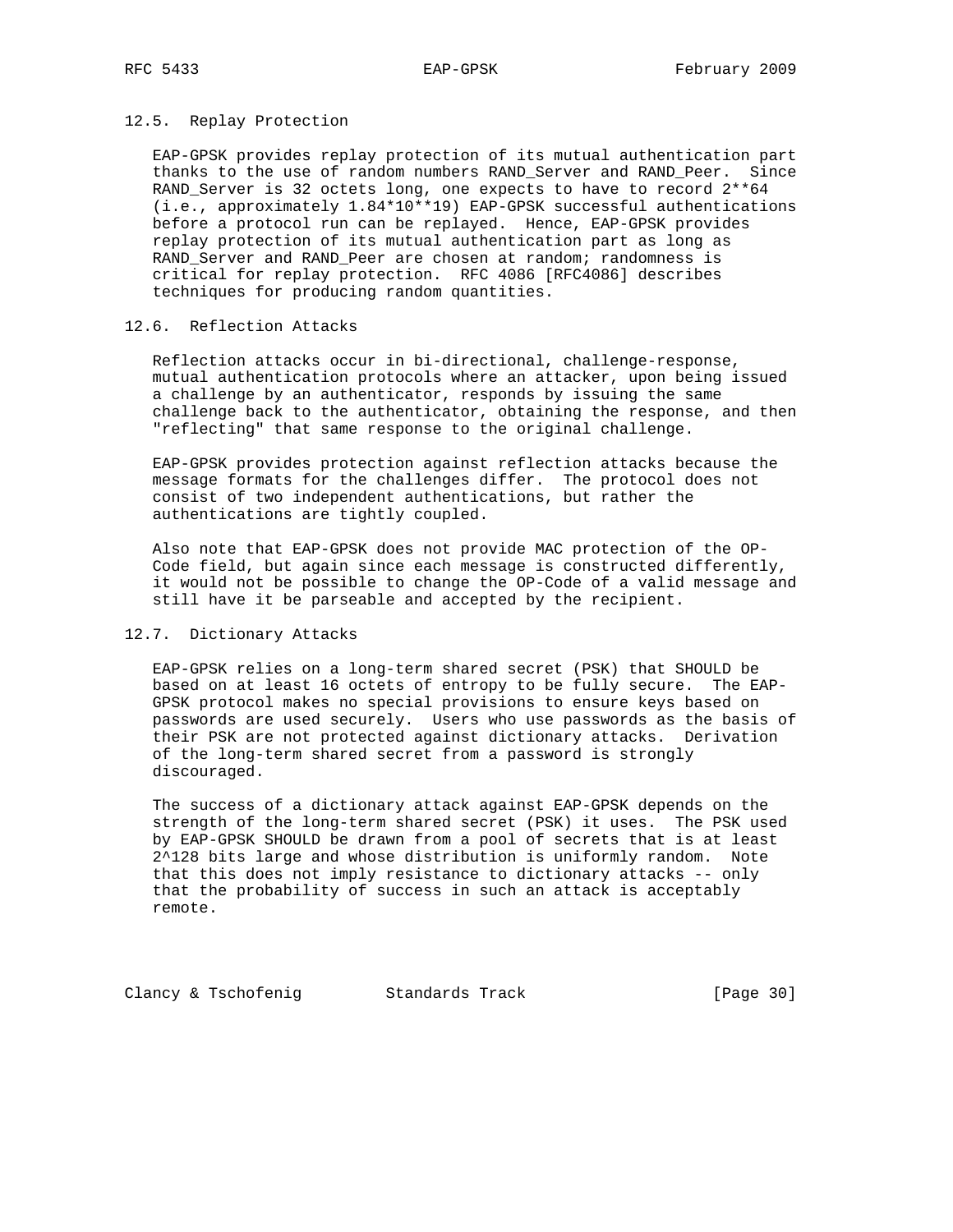12.8. Key Derivation and Key Strength

EAP-GPSK supports key derivation as shown in Section 4.

 Keys used within EAP-GPSK are all based on the security of the originating PSK. PSKs SHOULD have at least 16 octets of entropy. Independent of the protocol exchange (i.e., without knowing RAND\_Peer and RAND\_Server), the keys have been derived with sufficient input entropy to make them as secure as the underlying KDF output key length.

12.9. Denial-of-Service Resistance

 There are three forms of denial-of-service (DoS) attacks relevant for this document, namely (1) attacks that lead to a vast amount of state being allocated, (2) attacks that attempt to prevent communication between the peer and server, and (3) attacks against computational resources.

 In an EAP-GPSK conversation the server has to maintain state, namely the 32-octet RAND\_Server, when transmitting the GPSK-1 message to the peer. An adversary could therefore flood a server with a large number of EAP-GPSK communication attempts. An EAP server may therefore ensure that an established state times out after a relatively short period of time when no further messages are received. This enables a sort of garbage collection.

 The client has to keep state information after receiving the GPSK-1 message. To prevent a replay attack, all the client needs to do is ensure that the value of RAND\_Peer is consistent between GPSK-2 and GPSK-3. Message GPSK-3 contains all the material required to re-compute the keying material. Thus, if a client chooses to implement this client-side DoS protection mechanism, it may manage RAND\_Peer and CSuite\_Sel on a per-server basis for servers it knows, instead of on a per-message basis.

 Attacks that disrupt communication between the peer and server are mitigated by silently discarding messages with invalid MACs. Attacks against computational resources are mitigated by having very light weight cryptographic operations required during each protocol round.

 The security considerations of EAP itself, see Sections 5.2 and 7 of RFC 3748 [RFC3748], are also applicable to this specification (e.g., for example concerning EAP-based notifications).

Clancy & Tschofenig Standards Track [Page 31]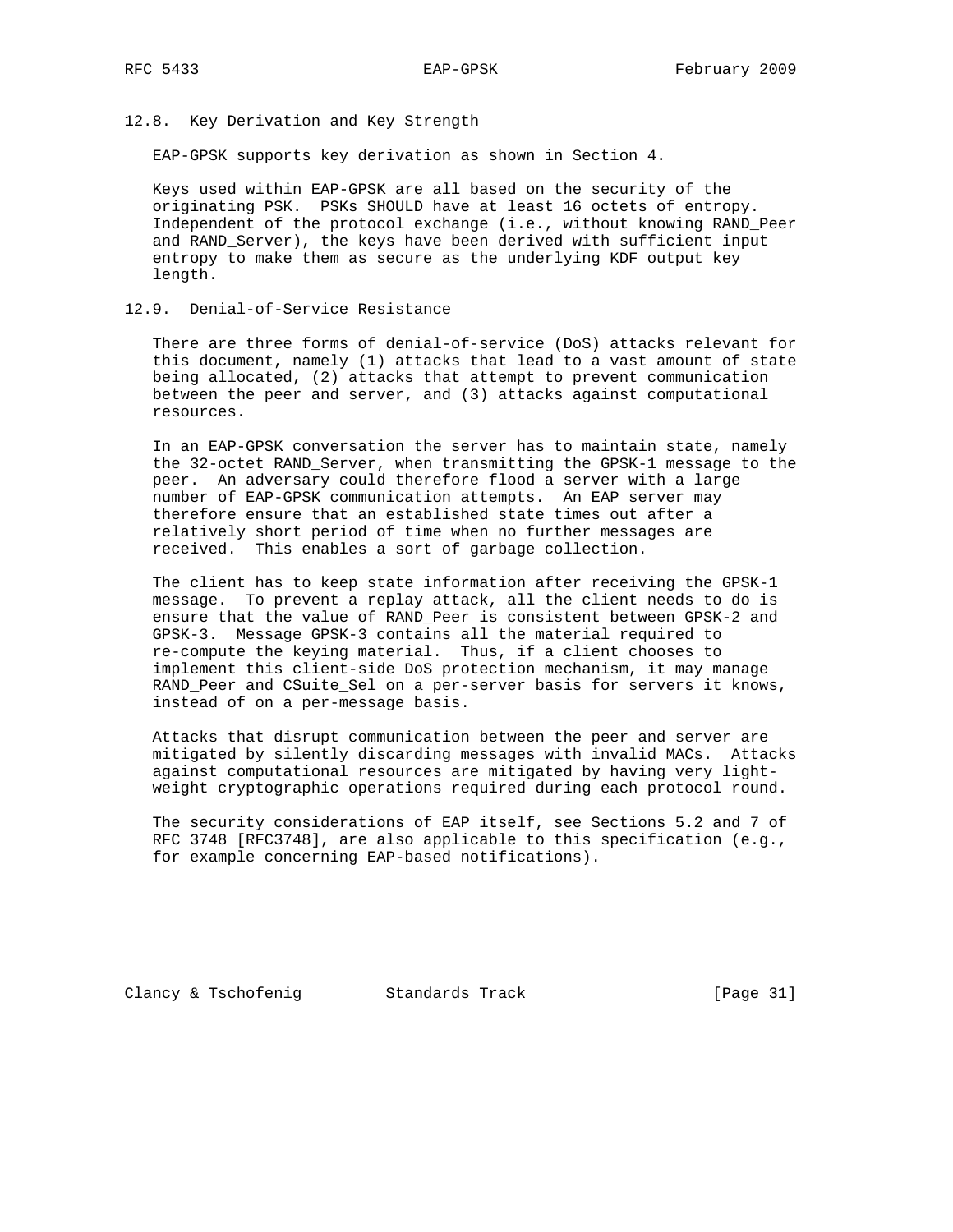## 12.10. Session Independence

 Thanks to its key derivation mechanisms, EAP-GPSK provides session independence: passive attacks (such as capture of the EAP conversation) or active attacks (including compromise of the MSK or EMSK) do not enable compromise of subsequent or prior MSKs or EMSKs. The assumption that RAND\_Peer and RAND\_Server are random is central for the security of EAP-GPSK in general and session independence in particular.

## 12.11. Compromise of the PSK

 EAP-GPSK does not provide perfect forward secrecy. Compromise of the PSK leads to compromise of recorded past sessions.

 Compromise of the PSK enables the attacker to impersonate the peer and the server, and it allows the adversary to compromise future sessions.

 EAP-GPSK provides no protection against a legitimate peer sharing its PSK with a third party. Such protection may be provided by appropriate repositories for the PSK, the choice of which is outside the scope of this document. The PSK used by EAP-GPSK must only be shared between two parties: the peer and the server. In particular, this PSK must not be shared by a group of peers (e.g., those with different ID\_Peer values) communicating with the same server.

 The PSK used by EAP-GPSK must be cryptographically separated from keys used by other protocols, otherwise the security of EAP-GPSK may be compromised.

#### 12.12. Fragmentation

 EAP-GPSK does not support fragmentation and reassembly since the message size is relatively small. However, it should be noted that this impacts the length of protected data payloads that can be attached to messages. Also, if the EAP frame is larger than the MTU of the underlying transport, and that transport does not support fragmentation, the frame will most likely not be transported. Consequently, implementers and deployers should take care to ensure EAP-GPSK frames are short enough to work properly on the target underlying transport mechanism.

#### 12.13. Channel Binding

 This document enables the ability to exchange channel binding information. It does not, however, define the encoding of channel binding information in the document.

Clancy & Tschofenig Standards Track [Page 32]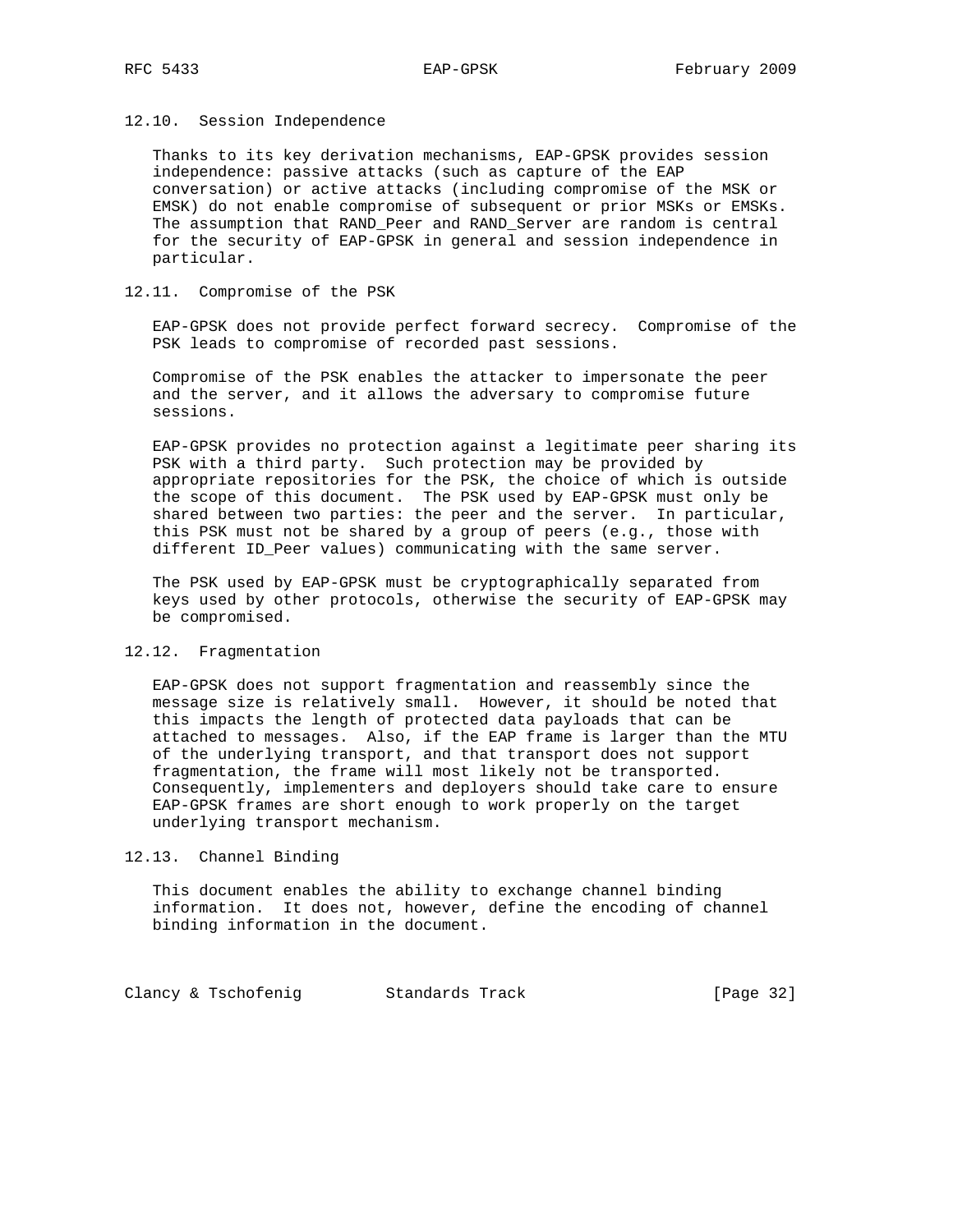# 12.14. Fast Reconnect

 EAP-GPSK does not provide fast reconnect capability since this method is already at (or close to) the lower limit of the number of roundtrips and the cryptographic operations.

## 12.15. Identity Protection

 Identity protection is not specified in this document. Extensions can be defined that enhance this protocol to provide this feature.

## 12.16. Protected Ciphersuite Negotiation

 EAP-GPSK provides protected ciphersuite negotiation via the indication of available ciphersuites by the server in the first message, and a confirmation by the peer in the subsequent message.

 Note, however, that the GPSK-2 message may optionally contain a payload, ENC\_PK(PD\_Payload\_Block), protected with an algorithm based on a selected ciphersuite before the ciphersuite list has actually been authenticated. In the classical downgrading attack, an adversary would choose a ciphersuite that is so weak that it can be broken in real time or would attempt to disable cryptographic protection altogether. The latter is not possible since any ciphersuite defined for EAP-GPSK must at least provide authentication and integrity protection. Confidentiality protection is optional. When, at some time in the future, a ciphersuite contains algorithms that can be broken in real-time, then a policy on peers and the server needs to indicate that such a ciphersuite must not be selected by any of parties.

 Furthermore, an adversary may modify the selection of the ciphersuite for the client to select a ciphersuite that does not provide confidentiality protection. As a result, this would cause the content of PD\_Payload\_Block to be transmitted in cleartext. When protocol designers extend EAP-GPSK to carry information in the PD\_Payload\_Block of the GPSK-2 message, then it must be indicated whether confidentiality protection is mandatory. In case such an extension requires a ciphersuite with confidentiality protection, then the policy at the peer must be to not transmit information of that extension in the PD\_Payload\_Block of the GPSK-2 message. The peer may, if possible, delay the transmission of this information element to the GPSK-4 message where the ciphersuite negotiation has been confirmed already. In general, when a ciphersuite is selected that does not provide confidentiality protection, then information that demands confidentiality protection must not be included in any of the PD\_Payload\_Block objects.

Clancy & Tschofenig Standards Track [Page 33]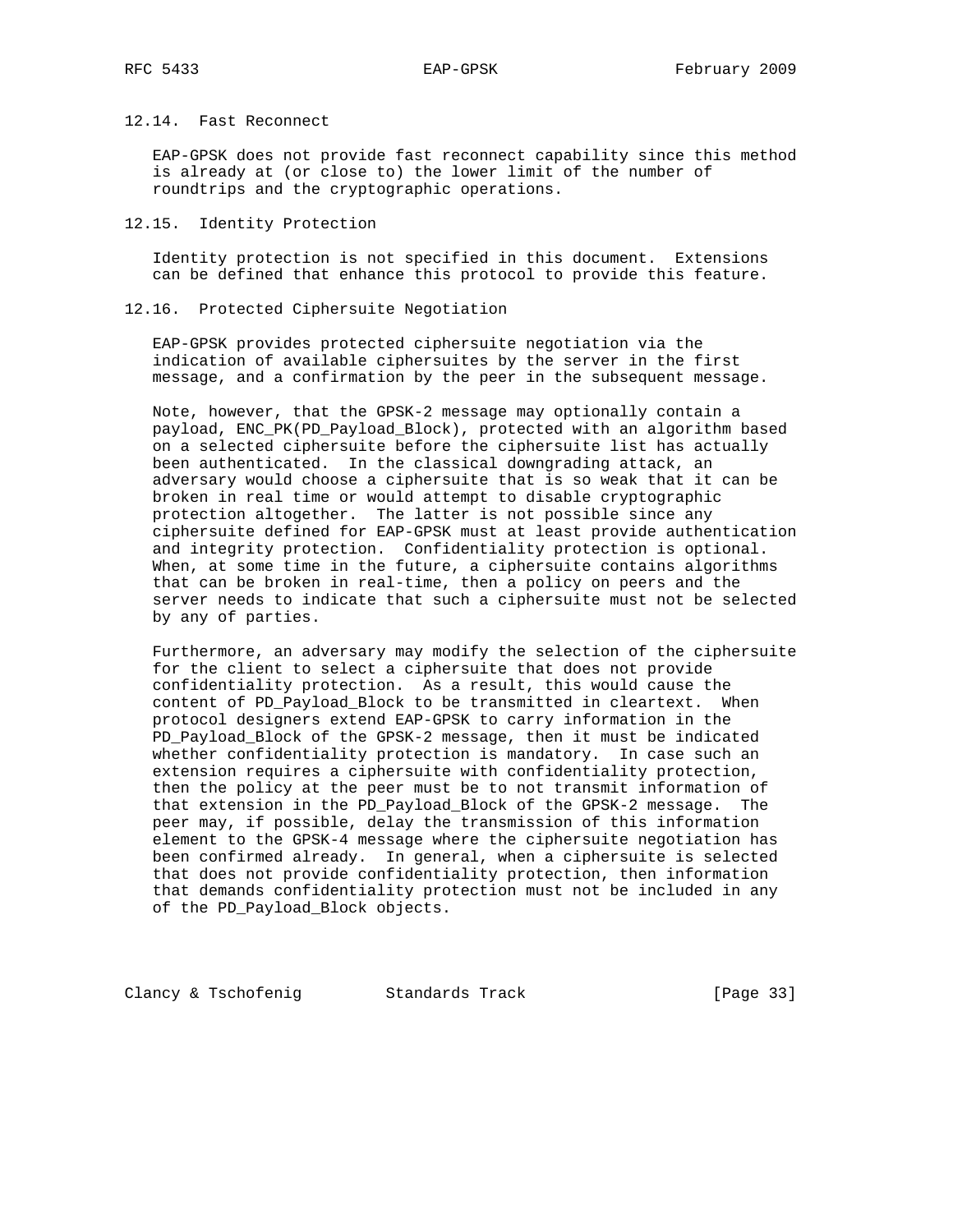# 12.17. Confidentiality

 Although EAP-GPSK provides confidentiality in its protected data payloads, it cannot claim to do so, per Section 7.2.1 of [RFC3748], since it does not support identity protection.

### 12.18. Cryptographic Binding

 Since EAP-GPSK does not tunnel another EAP method, it does not implement cryptographic binding.

## 13. IANA Considerations

IANA has allocated a new EAP Type for EAP-GPSK (51).

 IANA has created a new registry for ciphersuites, protected data types, failure codes, and op-codes. IANA has added the specified ciphersuites, protected data types, failure codes, and op-codes to these registries as defined below. Values defining ciphersuites (block-based or hash-based), protected data payloads, failure codes, and op-codes can be added or modified per IETF Review [RFC5226].

 Figure 3 represents the initial contents of the "EAP-GPSK Ciphersuites" registry. The CSuite/Specifier field is 16 bits long. All other values are available via IANA registration. Each ciphersuite needs to provide processing rules and needs to specify how the following algorithms are instantiated: encryption, integrity, key derivation, and key length.

 The following are the initial contents of the "EAP-GPSK Protected Data Payloads" registry:

o 0x0000 : Reserved

 The PData/Specifier field is 16 bits long, and all other values are available via IANA registration. Each extension needs to indicate whether confidentiality protection for transmission between the EAP peer and the EAP server is mandatory.

 The following are the initial contents of the "EAP-GPSK Failure Codes" registry:

- o 0x00000000 : Reserved
- o 0x00000001 : PSK Not Found
- o 0x00000002 : Authentication Failure

Clancy & Tschofenig Standards Track [Page 34]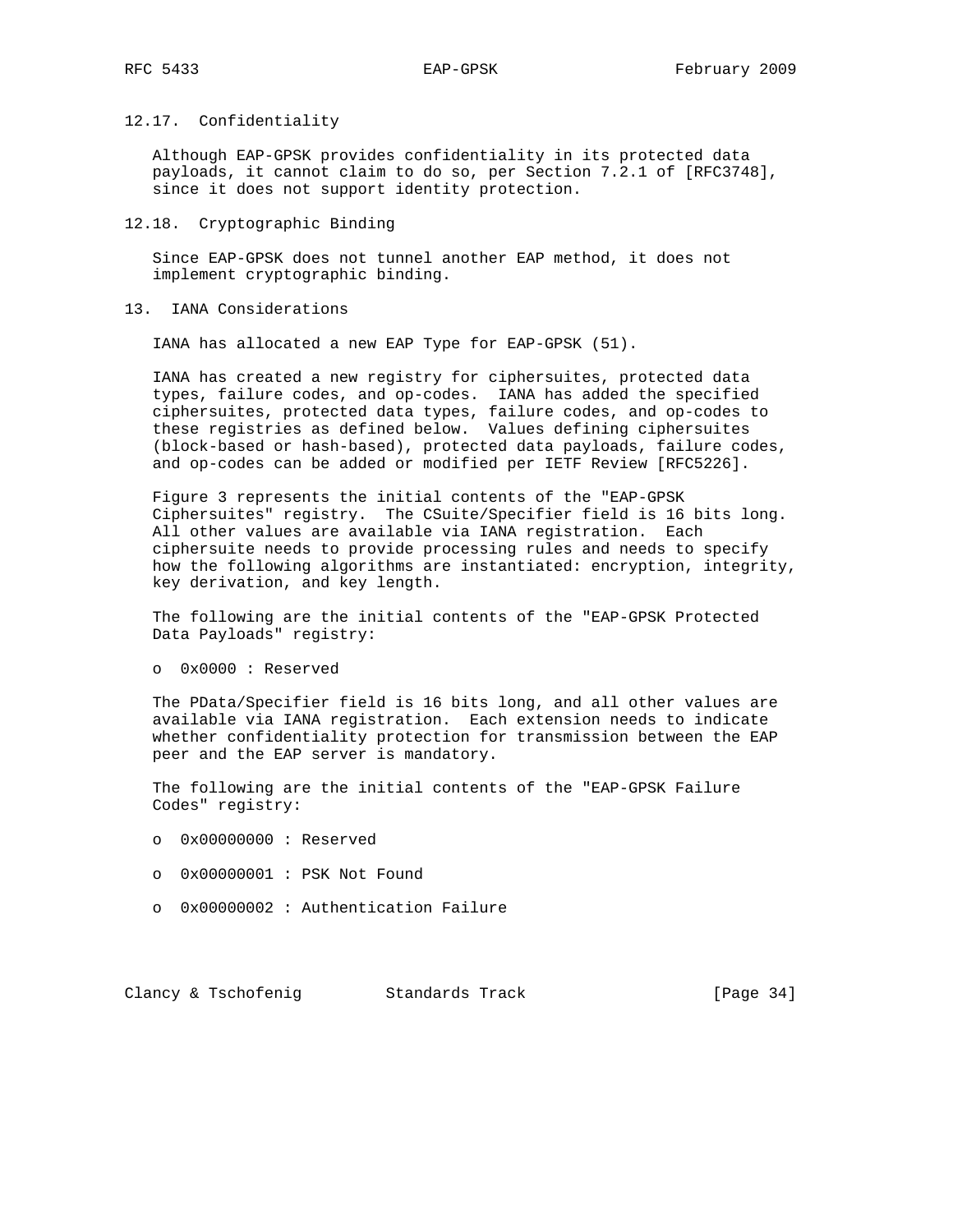o 0x00000003 : Authorization Failure

 The Failure-Code field is 32 bits long, and all other values are available via IANA registration.

 The following are the initial contents of the "EAP-GPSK OP Codes" registry:

- o 0x00 : Reserved
- o 0x01 : GPSK-1
- o 0x02 : GPSK-2
- o 0x03 : GPSK-3
- o 0x04 : GPSK-4
- o 0x05 : GPSK-Fail
- o 0x06 : GPSK-Protected-Fail

 The OP-Code field is 8 bits long, and all other values are available via IANA registration.

14. Contributors

 This work is a joint effort of the EAP Method Update (EMU) design team of the EMU Working Group that was created to develop a mechanism based on strong shared secrets that meets RFC 3748 [RFC3748] and RFC 4017 [RFC4017] requirements. The design team members (in alphabetical order) were:

- o Jari Arkko
- o Mohamad Badra
- o Uri Blumenthal
- o Charles Clancy
- o Lakshminath Dondeti
- o David McGrew
- o Joe Salowey
- o Sharma Suman

Clancy & Tschofenig Standards Track [Page 35]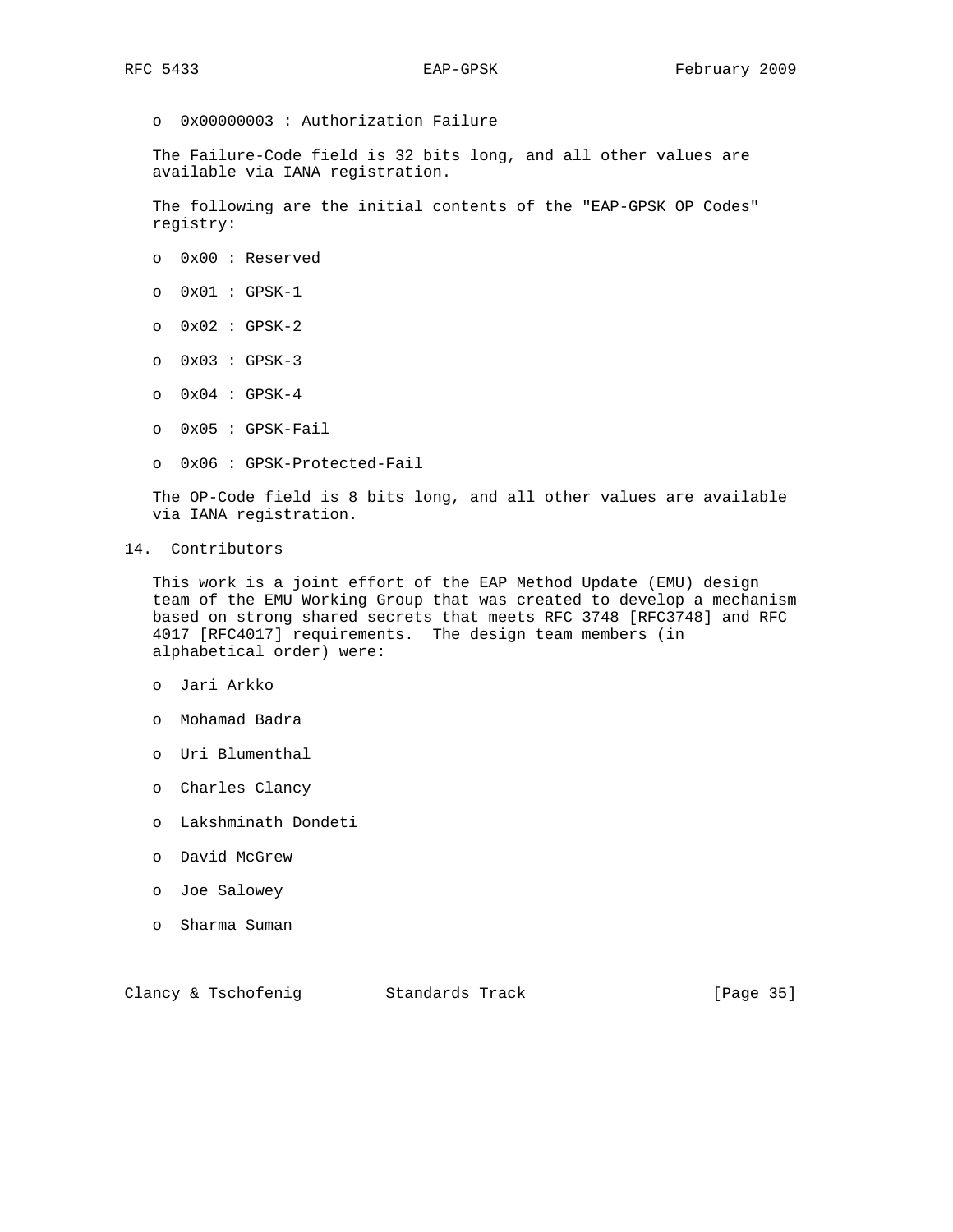- o Hannes Tschofenig
- o Jesse Walker

 Finally, we would like to thank Thomas Otto for his reviews, feedback, and text contributions.

15. Acknowledgments

We would like to thank:

- o Jouni Malinen and Bernard Aboba for their early comments on the document in June 2006. Jouni Malinen developed the first prototype implementation.
- o Lakshminath Dondeti, David McGrew, Bernard Aboba, Michaela Vanderveen, and Ray Bell for their input to the ciphersuite discussions between July and August 2006.
- o Lakshminath Dondeti for his detailed review (sent to the EMU mailing list on 12 July 2006).
- o Based on a review requested from NIST, Quynh Dang suggested changes to the GKDF function (December 2006).
- o Jouni Malinen and Victor Fajardo for their review in January 2007.
- o Jouni Malinen for his suggestions regarding the examples and the key derivation function in February 2007.
- o Bernard Aboba and Jouni Malinen for their review in February 2007.
- o Vidya Narayanan for her review in March 2007.
- o Pasi Eronen for his IESG review in March and July 2008.
- o Dan Harkins for his review in June 2008.
- o Joe Salowey, the EMU working group chair, provided a document review in April 2007. Jouni Malinen also reviewed the document during the same month.
- o We would like to thank Paul Rowe, Arnab Roy, Prof. Andre Scedrov, and Prof. John C. Mitchell for their analysis of EAP-GPSK, for their input to the key derivation function, and for pointing us to a client-side DoS attack and to a downgrading attack. Based on their input, the key derivation function has been modified and the text in the security considerations section has been updated.

Clancy & Tschofenig Standards Track [Page 36]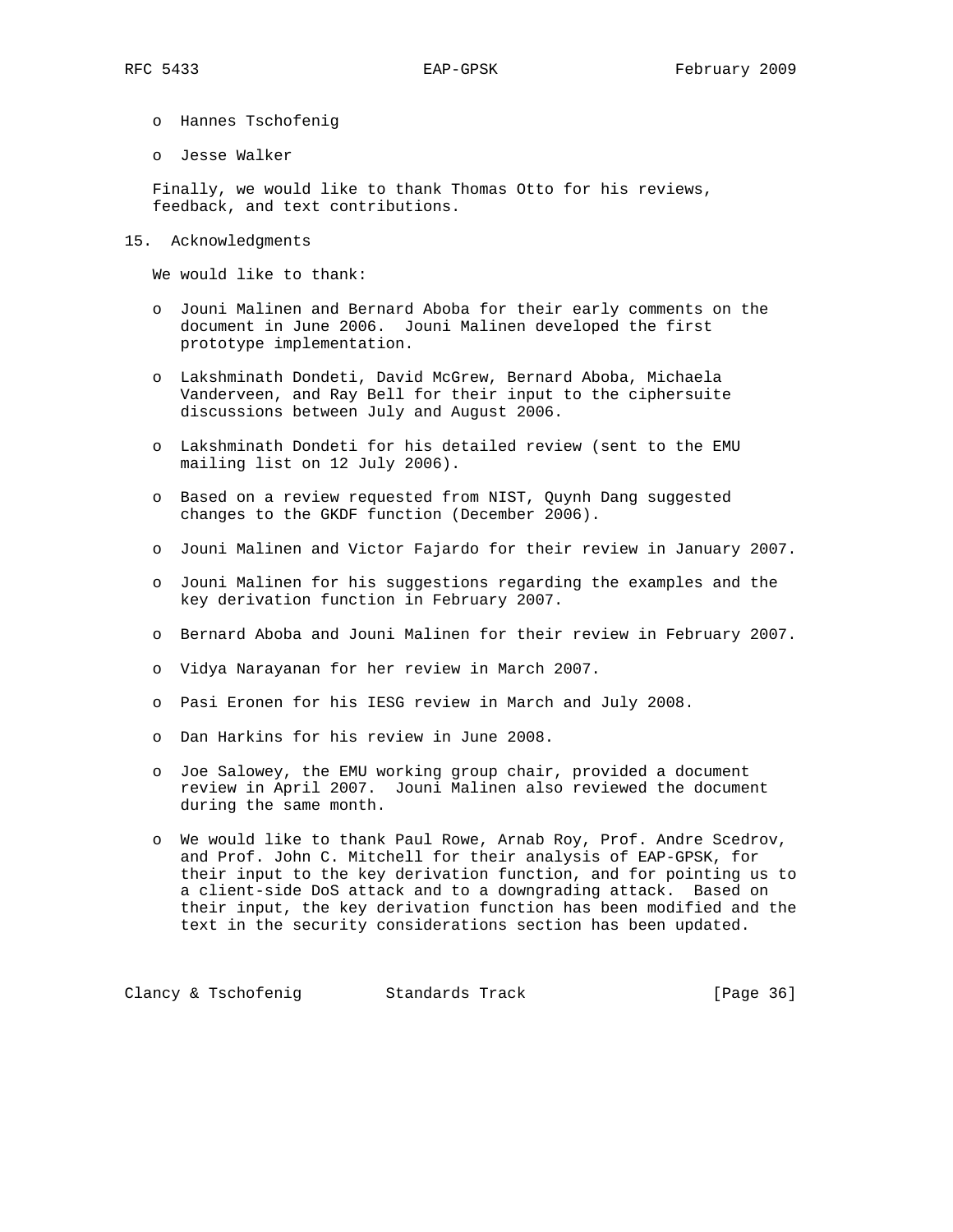o Finally, we would like to thank our working group chair, Joe Salowey, for his support and for the time he spent discussing open issues with us.

## 16. References

- 16.1. Normative References
	- [AES] National Institute of Standards and Technology, "Specification for the Advanced Encryption Standard (AES)", Federal Information Processing Standards (FIPS) 197, November 2001.
	- [CBC] National Institute of Standards and Technology, "Recommendation for Block Cipher Modes of Encryption -- Methods and Techniques", Special Publication (SP) 800-38A, December 2001.
	- [CMAC] National Institute of Standards and Technology, "Recommendation for Block Cipher Modes of Operation: The CMAC Mode for Authentication", Special Publication (SP) 800-38B, May 2005.
	- [RFC2119] Bradner, S., "Key words for use in RFCs to Indicate Requirement Levels", BCP 14, RFC 2119, March 1997.
	- [RFC3748] Aboba, B., Blunk, L., Vollbrecht, J., Carlson, J., and H. Levkowetz, "Extensible Authentication Protocol (EAP)", RFC 3748, June 2004.
	- [RFC4282] Aboba, B., Beadles, M., Arkko, J., and P. Eronen, "The Network Access Identifier", RFC 4282, December 2005.
	- [RFC4634] Eastlake, D. and T. Hansen, "US Secure Hash Algorithms (SHA and HMAC-SHA)", RFC 4634, July 2006.
	- [RFC5226] Narten, T. and H. Alvestrand, "Guidelines for Writing an IANA Considerations Section in RFCs", BCP 26, RFC 5226, May 2008.
	- [RFC5247] Aboba, B., Simon, D., and P. Eronen, "Extensible Authentication Protocol (EAP) Key Management Framework", RFC 5247, August 2008.

Clancy & Tschofenig Standards Track [Page 37]